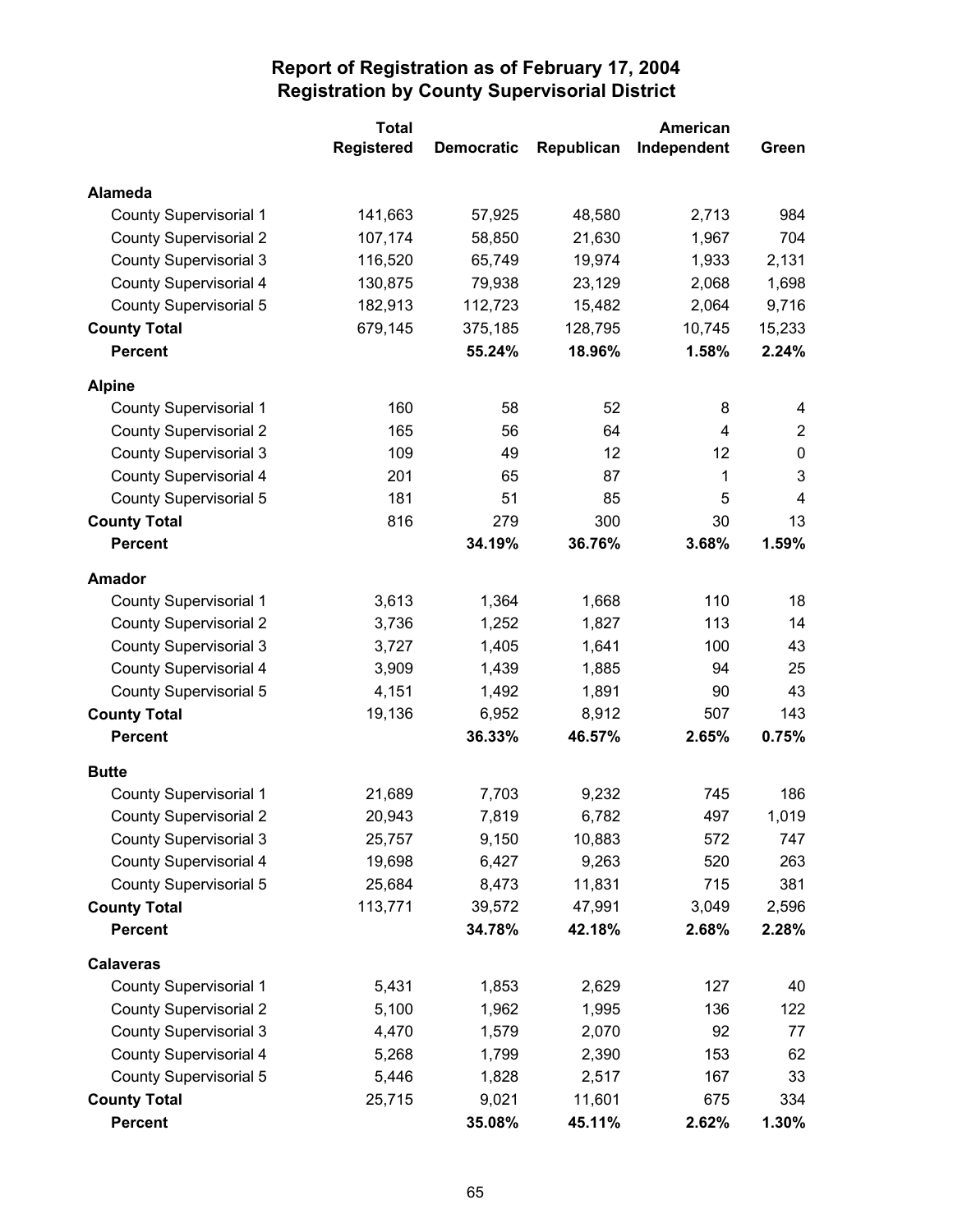|                               |             | Peace and          |                | <b>Declined to</b>   |              |  |
|-------------------------------|-------------|--------------------|----------------|----------------------|--------------|--|
|                               | Libertarian | <b>Natural Law</b> | Freedom        | <b>Miscellaneous</b> | <b>State</b> |  |
| <b>Alameda</b>                |             |                    |                |                      |              |  |
| <b>County Supervisorial 1</b> | 768         | 118                | 256            | 1,200                | 29,119       |  |
| <b>County Supervisorial 2</b> | 491         | 216                | 428            | 932                  | 21,956       |  |
| <b>County Supervisorial 3</b> | 543         | 292                | 706            | 962                  | 24,230       |  |
| County Supervisorial 4        | 544         | 625                | 853            | 1,015                | 21,005       |  |
| <b>County Supervisorial 5</b> | 1,021       | 631                | 1,570          | 1,607                | 38,099       |  |
| <b>County Total</b>           | 3,367       | 1,882              | 3,813          | 5,716                | 134,409      |  |
| <b>Percent</b>                | 0.50%       | 0.28%              | 0.56%          | 0.84%                | 19.79%       |  |
| <b>Alpine</b>                 |             |                    |                |                      |              |  |
| <b>County Supervisorial 1</b> | 1           | 0                  | $\mathbf 0$    | $\overline{2}$       | 35           |  |
| <b>County Supervisorial 2</b> | 0           | 0                  | $\overline{2}$ | $\overline{2}$       | 35           |  |
| <b>County Supervisorial 3</b> | 0           | 0                  | 1              | $\mathbf 0$          | 35           |  |
| <b>County Supervisorial 4</b> | 4           | $\mathbf 0$        | $\mathbf 0$    | 1                    | 40           |  |
| <b>County Supervisorial 5</b> | 1           | 0                  | 0              | $\mathbf 0$          | 35           |  |
| <b>County Total</b>           | 6           | $\mathbf 0$        | 3              | 5                    | 180          |  |
| <b>Percent</b>                | 0.74%       | 0.00%              | 0.37%          | 0.61%                | 22.06%       |  |
| <b>Amador</b>                 |             |                    |                |                      |              |  |
| <b>County Supervisorial 1</b> | 24          | 0                  | 10             | 38                   | 381          |  |
| <b>County Supervisorial 2</b> | 28          | 7                  | 11             | 53                   | 431          |  |
| <b>County Supervisorial 3</b> | 25          | $\overline{2}$     | 6              | 48                   | 457          |  |
| <b>County Supervisorial 4</b> | 23          | 2                  | 8              | 38                   | 395          |  |
| <b>County Supervisorial 5</b> | 27          | 3                  | 5              | 47                   | 553          |  |
| <b>County Total</b>           | 127         | 14                 | 40             | 224                  | 2,217        |  |
| <b>Percent</b>                | 0.66%       | 0.07%              | 0.21%          | 1.17%                | 11.59%       |  |
| <b>Butte</b>                  |             |                    |                |                      |              |  |
| County Supervisorial 1        | 128         | 31                 | 107            | 160                  | 3,397        |  |
| <b>County Supervisorial 2</b> | 212         | 17                 | 164            | 158                  | 4,275        |  |
| <b>County Supervisorial 3</b> | 169         | 20                 | 110            | 175                  | 3,931        |  |
| <b>County Supervisorial 4</b> | 128         | 21                 | 74             | 118                  | 2,884        |  |
| <b>County Supervisorial 5</b> | 180         | 13                 | 151            | 204                  | 3,736        |  |
| <b>County Total</b>           | 817         | 102                | 606            | 815                  | 18,223       |  |
| <b>Percent</b>                | 0.72%       | 0.09%              | 0.53%          | 0.72%                | 16.02%       |  |
| <b>Calaveras</b>              |             |                    |                |                      |              |  |
| <b>County Supervisorial 1</b> | 51          | 4                  | 8              | 17                   | 702          |  |
| <b>County Supervisorial 2</b> | 79          | 15                 | 20             | 27                   | 744          |  |
| <b>County Supervisorial 3</b> | 48          | 1                  | 9              | 22                   | 572          |  |
| <b>County Supervisorial 4</b> | 111         | 2                  | 21             | 25                   | 705          |  |
| <b>County Supervisorial 5</b> | 52          | 2                  | 15             | 22                   | 810          |  |
| <b>County Total</b>           | 341         | 24                 | 73             | 113                  | 3,533        |  |
| <b>Percent</b>                | 1.33%       | 0.09%              | 0.28%          | 0.44%                | 13.74%       |  |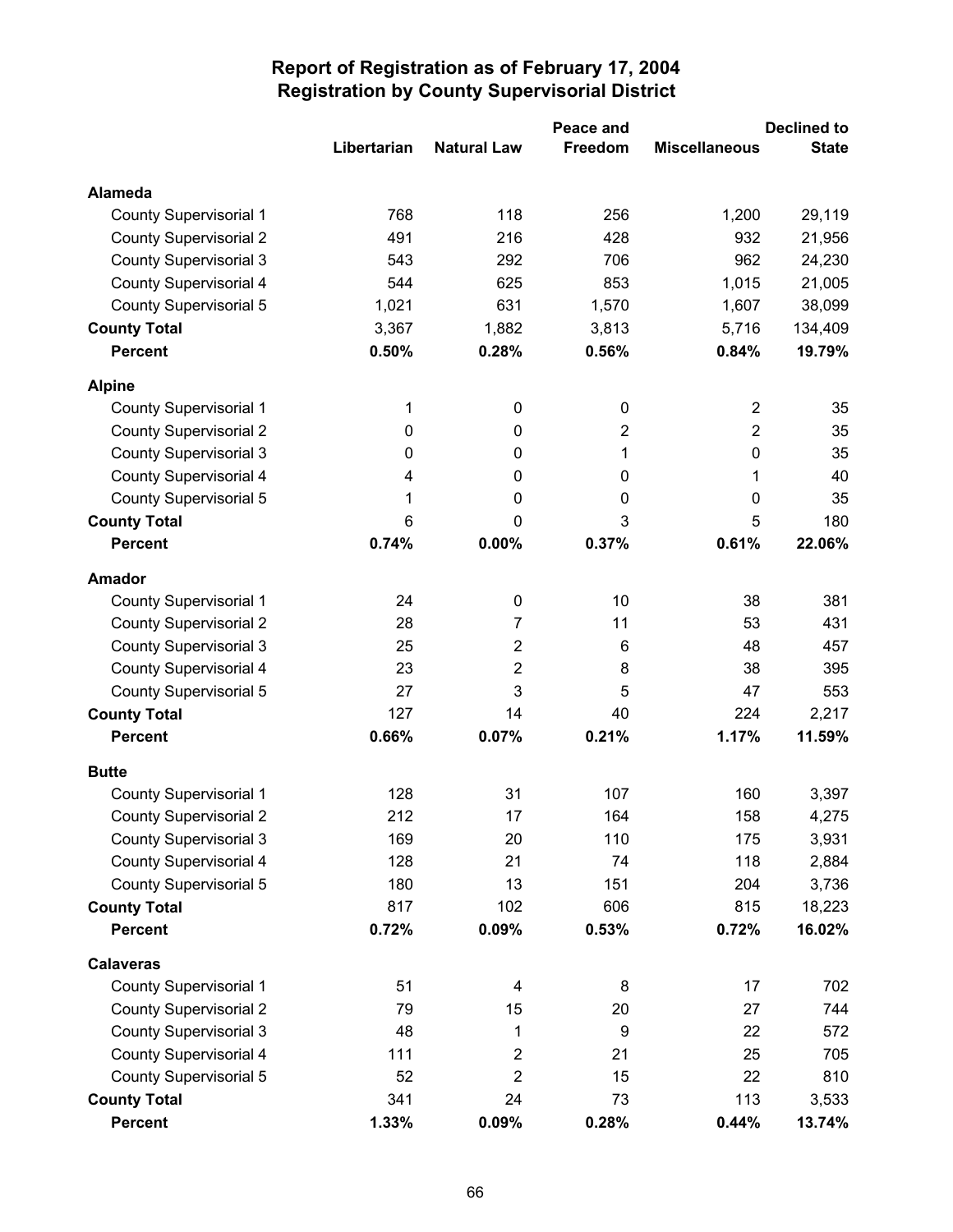|                               | <b>Total</b>      |                   |            | American    |                |
|-------------------------------|-------------------|-------------------|------------|-------------|----------------|
|                               | <b>Registered</b> | <b>Democratic</b> | Republican | Independent | Green          |
| Colusa                        |                   |                   |            |             |                |
| <b>County Supervisorial 1</b> | 1,414             | 548               | 642        | 33          | 1              |
| <b>County Supervisorial 2</b> | 1,732             | 698               | 800        | 39          | $\mathbf{3}$   |
| <b>County Supervisorial 3</b> | 1,180             | 450               | 534        | 41          | $\overline{2}$ |
| County Supervisorial 4        | 1,606             | 621               | 720        | 54          | $\overline{7}$ |
| <b>County Supervisorial 5</b> | 1,718             | 589               | 863        | 36          | 11             |
| <b>County Total</b>           | 7,650             | 2,906             | 3,559      | 203         | 24             |
| <b>Percent</b>                |                   | 37.99%            | 46.52%     | 2.65%       | 0.31%          |
| <b>Contra Costa</b>           |                   |                   |            |             |                |
| <b>County Supervisorial 1</b> | 68,847            | 46,188            | 8,587      | 849         | 1,516          |
| <b>County Supervisorial 2</b> | 105,023           | 49,383            | 35,020     | 1,661       | 1,176          |
| <b>County Supervisorial 3</b> | 114,199           | 39,995            | 52,404     | 1,825       | 646            |
| County Supervisorial 4        | 87,866            | 40,546            | 29,262     | 1,662       | 814            |
| County Supervisorial 5        | 77,101            | 43,393            | 19,062     | 1,643       | 331            |
| <b>County Total</b>           | 453,036           | 219,505           | 144,335    | 7,640       | 4,483          |
| <b>Percent</b>                |                   | 48.45%            | 31.86%     | 1.69%       | 0.99%          |
| <b>Del Norte</b>              |                   |                   |            |             |                |
| <b>County Supervisorial 1</b> | 1,822             | 734               | 652        | 54          | 22             |
| <b>County Supervisorial 2</b> | 2,143             | 814               | 787        | 69          | 21             |
| <b>County Supervisorial 3</b> | 2,793             | 1,049             | 1,143      | 74          | 21             |
| County Supervisorial 4        | 2,781             | 940               | 1,221      | 90          | 21             |
| County Supervisorial 5        | 2,864             | 1,119             | 1,053      | 93          | 56             |
| <b>County Total</b>           | 12,403            | 4,656             | 4,856      | 380         | 141            |
| <b>Percent</b>                |                   | 37.54%            | 39.15%     | 3.06%       | 1.14%          |
| <b>El Dorado</b>              |                   |                   |            |             |                |
| <b>County Supervisorial 1</b> | 19,509            | 5,289             | 10,884     | 349         | 92             |
| <b>County Supervisorial 2</b> | 21,905            | 6,744             | 10,813     | 547         | 209            |
| <b>County Supervisorial 3</b> | 18,399            | 6,390             | 8,255      | 529         | 206            |
| County Supervisorial 4        | 21,276            | 6,383             | 10,788     | 493         | 227            |
| <b>County Supervisorial 5</b> | 13,544            | 5,212             | 4,271      | 430         | 309            |
| <b>County Total</b>           | 94,633            | 30,018            | 45,011     | 2,348       | 1,043          |
| <b>Percent</b>                |                   | 31.72%            | 47.56%     | 2.48%       | 1.10%          |
| <b>Fresno</b>                 |                   |                   |            |             |                |
| <b>County Supervisorial 1</b> | 58,911            | 27,515            | 23,813     | 1,010       | 224            |
| <b>County Supervisorial 2</b> | 92,052            | 30,814            | 48,962     | 1,418       | 579            |
| <b>County Supervisorial 3</b> | 51,427            | 25,324            | 19,125     | 826         | 489            |
| County Supervisorial 4        | 50,430            | 21,690            | 22,530     | 818         | 140            |
| County Supervisorial 5        | 83,089            | 28,021            | 43,286     | 1,524       | 412            |
| <b>County Total</b>           | 335,909           | 133,364           | 157,716    | 5,596       | 1,844          |
| <b>Percent</b>                |                   | 39.70%            | 46.95%     | 1.67%       | 0.55%          |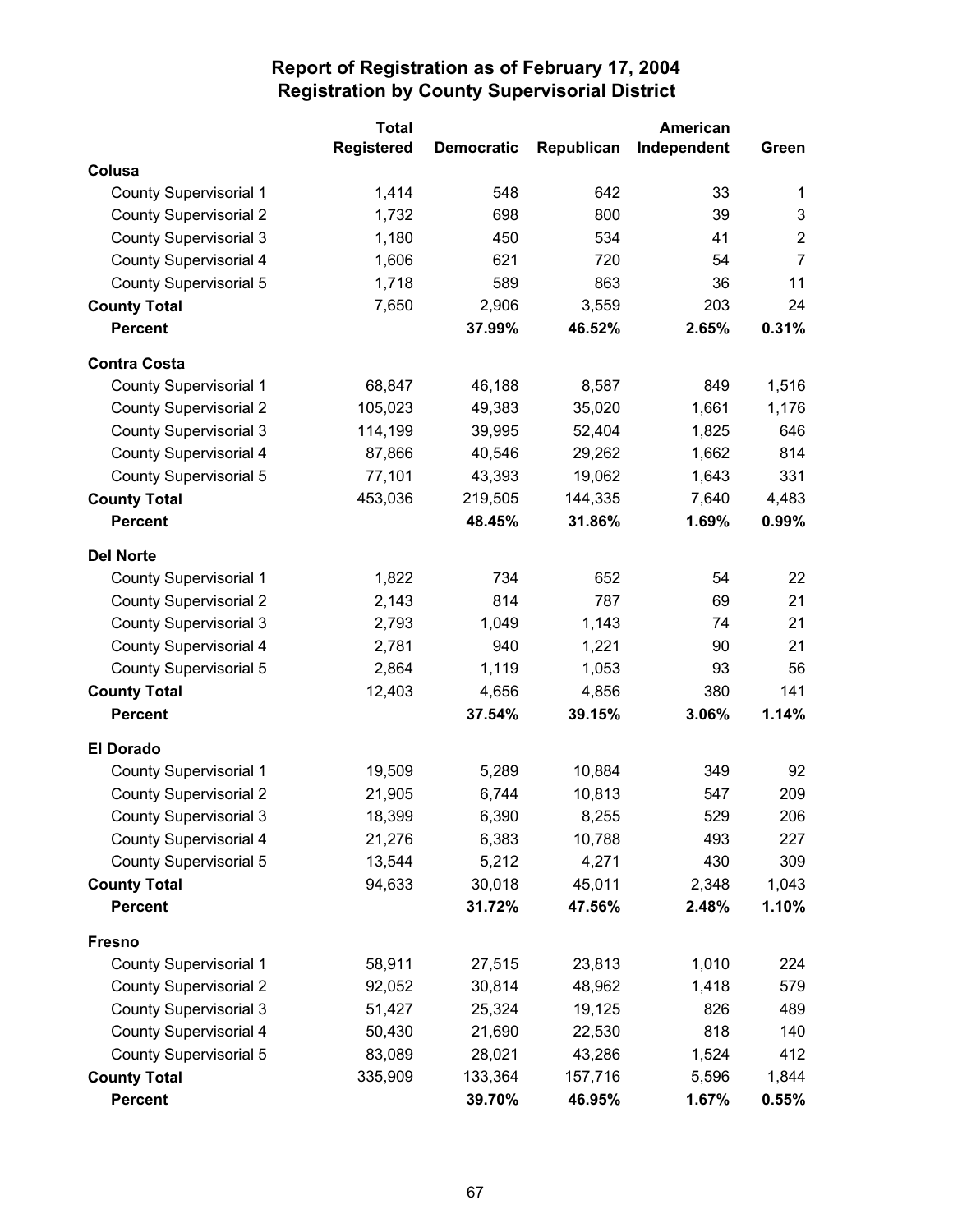|                               |                 |                    | Peace and      |                      | <b>Declined to</b> |  |  |
|-------------------------------|-----------------|--------------------|----------------|----------------------|--------------------|--|--|
|                               | Libertarian     | <b>Natural Law</b> | Freedom        | <b>Miscellaneous</b> | <b>State</b>       |  |  |
| Colusa                        |                 |                    |                |                      |                    |  |  |
| <b>County Supervisorial 1</b> | 9               | 1                  | $\overline{2}$ | $\overline{2}$       | 176                |  |  |
| <b>County Supervisorial 2</b> | 6               | $\pmb{0}$          | 5              | $\overline{2}$       | 179                |  |  |
| <b>County Supervisorial 3</b> | $\overline{2}$  | 1                  | 1              | 0                    | 149                |  |  |
| <b>County Supervisorial 4</b> | $6\phantom{1}6$ | $\boldsymbol{0}$   | 3              | 6                    | 189                |  |  |
| <b>County Supervisorial 5</b> | 10              | 1                  | 9              | 6                    | 193                |  |  |
| <b>County Total</b>           | 33              | 3                  | 20             | 16                   | 886                |  |  |
| <b>Percent</b>                | 0.43%           | 0.04%              | 0.26%          | 0.21%                | 11.58%             |  |  |
| <b>Contra Costa</b>           |                 |                    |                |                      |                    |  |  |
| <b>County Supervisorial 1</b> | 284             | 201                | 319            | 437                  | 10,466             |  |  |
| <b>County Supervisorial 2</b> | 511             | 151                | 197            | 1,016                | 15,908             |  |  |
| <b>County Supervisorial 3</b> | 470             | 91                 | 123            | 875                  | 17,770             |  |  |
| <b>County Supervisorial 4</b> | 534             | 134                | 262            | 732                  | 13,920             |  |  |
| <b>County Supervisorial 5</b> | 342             | 71                 | 286            | 480                  | 11,493             |  |  |
| <b>County Total</b>           | 2,141           | 648                | 1,187          | 3,540                | 69,557             |  |  |
| <b>Percent</b>                | 0.47%           | 0.14%              | 0.26%          | 0.78%                | 15.35%             |  |  |
| <b>Del Norte</b>              |                 |                    |                |                      |                    |  |  |
| <b>County Supervisorial 1</b> | 14              | 3                  | 5              | 26                   | 312                |  |  |
| <b>County Supervisorial 2</b> | 17              | 1                  | 11             | 19                   | 404                |  |  |
| <b>County Supervisorial 3</b> | 23              | 1                  | 6              | 22                   | 454                |  |  |
| <b>County Supervisorial 4</b> | 15              | 1                  | 11             | 14                   | 468                |  |  |
| County Supervisorial 5        | 22              | 3                  | 10             | 20                   | 488                |  |  |
| <b>County Total</b>           | 91              | 9                  | 43             | 101                  | 2,126              |  |  |
| <b>Percent</b>                | 0.73%           | 0.07%              | 0.35%          | 0.81%                | 17.14%             |  |  |
| <b>El Dorado</b>              |                 |                    |                |                      |                    |  |  |
| <b>County Supervisorial 1</b> | 102             | 10                 | 26             | 114                  | 2,643              |  |  |
| <b>County Supervisorial 2</b> | 188             | 11                 | 63             | 157                  | 3,173              |  |  |
| <b>County Supervisorial 3</b> | 120             | 18                 | 86             | 147                  | 2,648              |  |  |
| <b>County Supervisorial 4</b> | 142             | 10                 | 39             | 157                  | 3,037              |  |  |
| <b>County Supervisorial 5</b> | 122             | 27                 | 73             | 128                  | 2,972              |  |  |
| <b>County Total</b>           | 674             | 76                 | 287            | 703                  | 14,473             |  |  |
| <b>Percent</b>                | 0.71%           | 0.08%              | 0.30%          | 0.74%                | 15.29%             |  |  |
| <b>Fresno</b>                 |                 |                    |                |                      |                    |  |  |
| <b>County Supervisorial 1</b> | 205             | 50                 | 126            | 123                  | 5,845              |  |  |
| <b>County Supervisorial 2</b> | 336             | 65                 | 100            | 173                  | 9,605              |  |  |
| <b>County Supervisorial 3</b> | 207             | 58                 | 119            | 100                  | 5,179              |  |  |
| County Supervisorial 4        | 131             | 47                 | 92             | 85                   | 4,897              |  |  |
| <b>County Supervisorial 5</b> | 350             | 42                 | 112            | 156                  | 9,186              |  |  |
| <b>County Total</b>           | 1,229           | 262                | 549            | 637                  | 34,712             |  |  |
| <b>Percent</b>                | 0.37%           | 0.08%              | 0.16%          | 0.19%                | 10.33%             |  |  |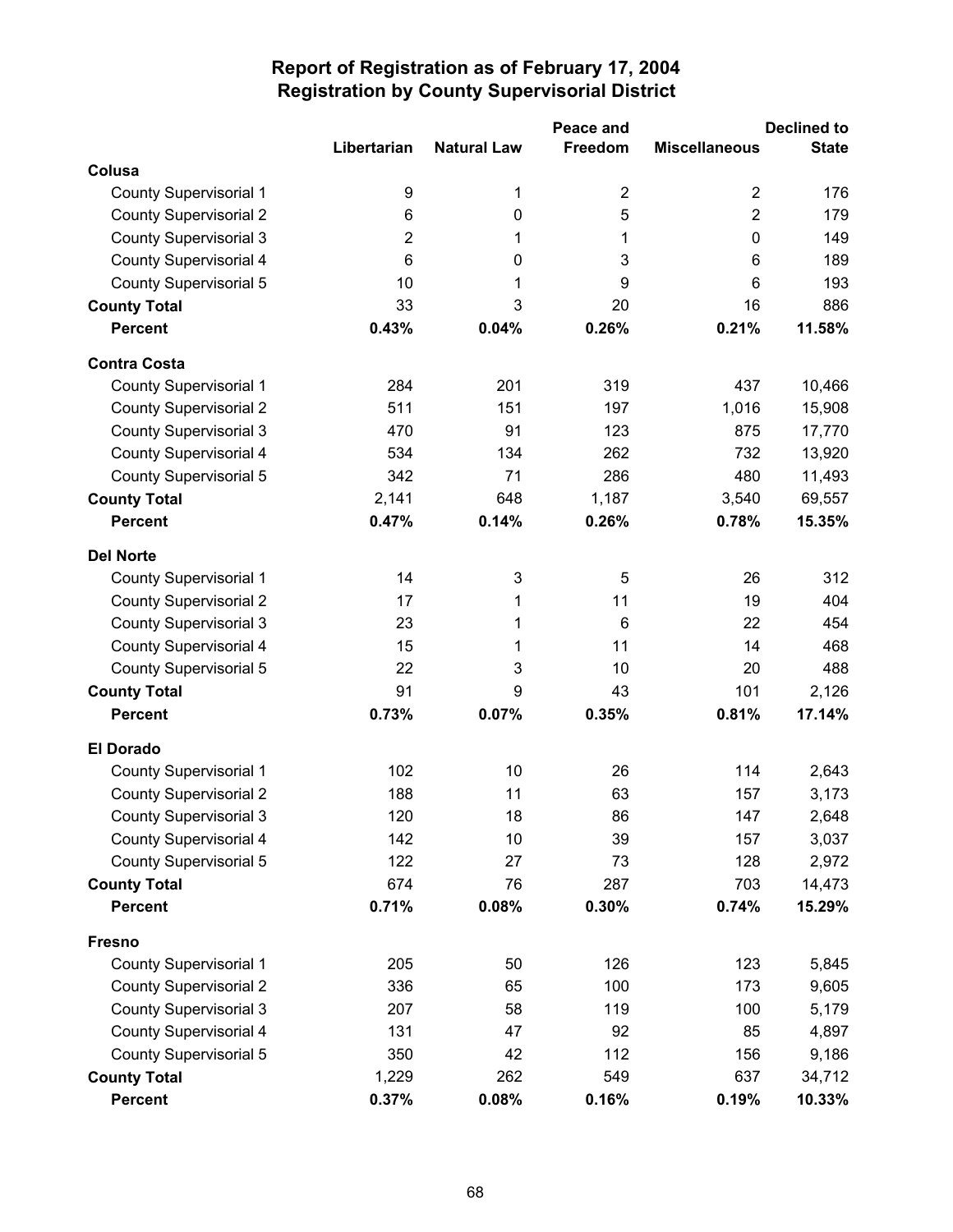|                               | <b>Total</b>      |                   |            | American    |       |
|-------------------------------|-------------------|-------------------|------------|-------------|-------|
|                               | <b>Registered</b> | <b>Democratic</b> | Republican | Independent | Green |
| Glenn                         |                   |                   |            |             |       |
| <b>County Supervisorial 1</b> | 2,349             | 770               | 1,140      | 72          | 8     |
| <b>County Supervisorial 2</b> | 2,176             | 729               | 1,042      | 54          | 9     |
| <b>County Supervisorial 3</b> | 2,728             | 849               | 1,437      | 72          | 5     |
| <b>County Supervisorial 4</b> | 2,214             | 802               | 973        | 57          | 8     |
| <b>County Supervisorial 5</b> | 2,025             | 764               | 938        | 42          | 9     |
| <b>County Total</b>           | 11,492            | 3,914             | 5,530      | 297         | 39    |
| <b>Percent</b>                |                   | 34.06%            | 48.12%     | 2.58%       | 0.34% |
| Humboldt                      |                   |                   |            |             |       |
| <b>County Supervisorial 1</b> | 15,362            | 6,035             | 6,055      | 333         | 445   |
| <b>County Supervisorial 2</b> | 16,146            | 6,464             | 5,691      | 421         | 677   |
| <b>County Supervisorial 3</b> | 17,985            | 7,638             | 3,449      | 331         | 2,319 |
| <b>County Supervisorial 4</b> | 13,672            | 5,959             | 4,002      | 331         | 674   |
| <b>County Supervisorial 5</b> | 16,528            | 7,321             | 4,660      | 394         | 976   |
| <b>County Total</b>           | 79,693            | 33,417            | 23,857     | 1,810       | 5,091 |
| <b>Percent</b>                |                   | 41.93%            | 29.94%     | 2.27%       | 6.39% |
| <b>Imperial</b>               |                   |                   |            |             |       |
| <b>County Supervisorial 1</b> | 11,266            | 7,239             | 1,523      | 139         | 40    |
| <b>County Supervisorial 2</b> | 10,165            | 5,074             | 3,352      | 178         | 30    |
| <b>County Supervisorial 3</b> | 10,123            | 4,764             | 3,572      | 201         | 19    |
| <b>County Supervisorial 4</b> | 9,838             | 4,647             | 3,520      | 220         | 19    |
| <b>County Supervisorial 5</b> | 9,374             | 5,207             | 2,513      | 223         | 33    |
| <b>County Total</b>           | 50,766            | 26,931            | 14,480     | 961         | 141   |
| <b>Percent</b>                |                   | 53.05%            | 28.52%     | 1.89%       | 0.28% |
| Inyo                          |                   |                   |            |             |       |
| <b>County Supervisorial 1</b> | 2,190             | 636               | 1,213      | 37          | 20    |
| <b>County Supervisorial 2</b> | 1,842             | 575               | 862        | 51          | 33    |
| <b>County Supervisorial 3</b> | 2,451             | 763               | 1,239      | 71          | 19    |
| County Supervisorial 4        | 1,960             | 648               | 926        | 50          | 14    |
| <b>County Supervisorial 5</b> | 1,639             | 682               | 565        | 70          | 24    |
| <b>County Total</b>           | 10,082            | 3,304             | 4,805      | 279         | 110   |
| <b>Percent</b>                |                   | 32.77%            | 47.66%     | 2.77%       | 1.09% |
| Kern                          |                   |                   |            |             |       |
| <b>County Supervisorial 1</b> | 50,312            | 19,135            | 23,264     | 1,256       | 119   |
| <b>County Supervisorial 2</b> | 54,692            | 18,038            | 26,866     | 1,601       | 166   |
| <b>County Supervisorial 3</b> | 62,856            | 19,578            | 34,600     | 1,510       | 177   |
| <b>County Supervisorial 4</b> | 63,430            | 18,410            | 35,799     | 1,499       | 191   |
| County Supervisorial 5        | 35,602            | 19,904            | 11,004     | 804         | 75    |
| <b>County Total</b>           | 266,892           | 95,065            | 131,533    | 6,670       | 728   |
| <b>Percent</b>                |                   | 35.62%            | 49.28%     | 2.50%       | 0.27% |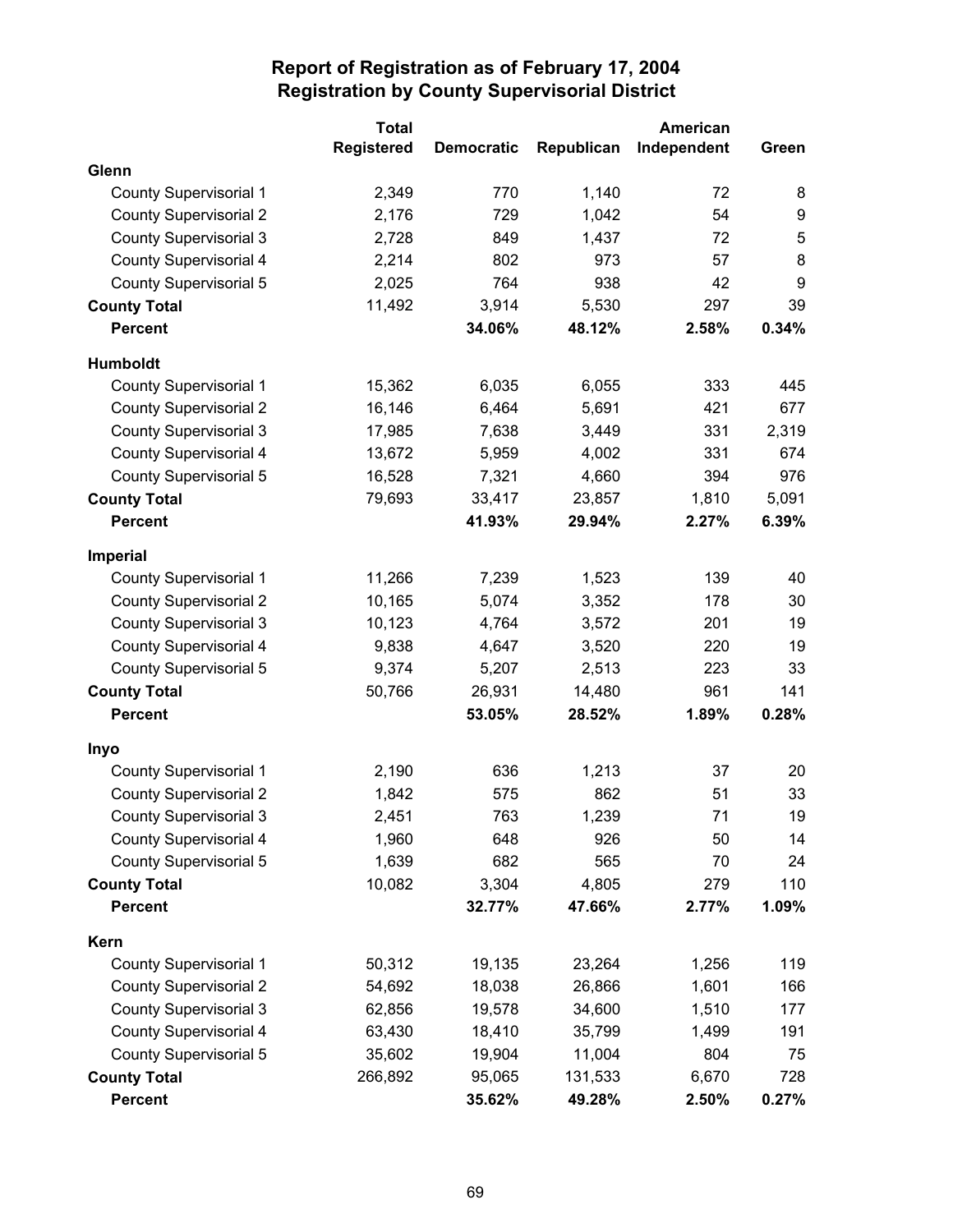|                               |                         |                         | Peace and      |                      | <b>Declined to</b> |
|-------------------------------|-------------------------|-------------------------|----------------|----------------------|--------------------|
|                               | Libertarian             | <b>Natural Law</b>      | Freedom        | <b>Miscellaneous</b> | <b>State</b>       |
| Glenn                         |                         |                         |                |                      |                    |
| <b>County Supervisorial 1</b> | 13                      | $\overline{2}$          | $\overline{7}$ | $\overline{7}$       | 330                |
| <b>County Supervisorial 2</b> | $\overline{\mathbf{4}}$ | 3                       | 10             | 6                    | 319                |
| <b>County Supervisorial 3</b> | 8                       | $\overline{2}$          | 9              | 3                    | 343                |
| <b>County Supervisorial 4</b> | 12                      | $\overline{2}$          | $\overline{7}$ | 14                   | 339                |
| <b>County Supervisorial 5</b> | 5                       | 0                       | 11             | $\overline{2}$       | 254                |
| <b>County Total</b>           | 42                      | 9                       | 44             | 32                   | 1,585              |
| <b>Percent</b>                | 0.37%                   | 0.08%                   | 0.38%          | 0.28%                | 13.79%             |
| <b>Humboldt</b>               |                         |                         |                |                      |                    |
| <b>County Supervisorial 1</b> | 130                     | 14                      | 40             | 71                   | 2,239              |
| <b>County Supervisorial 2</b> | 150                     | 18                      | 62             | 44                   | 2,619              |
| <b>County Supervisorial 3</b> | 177                     | 41                      | 83             | 56                   | 3,891              |
| <b>County Supervisorial 4</b> | 138                     | 22                      | 56             | 62                   | 2,428              |
| <b>County Supervisorial 5</b> | 145                     | 45                      | 75             | 56                   | 2,856              |
| <b>County Total</b>           | 740                     | 140                     | 316            | 289                  | 14,033             |
| <b>Percent</b>                | 0.93%                   | 0.18%                   | 0.40%          | 0.36%                | 17.61%             |
| Imperial                      |                         |                         |                |                      |                    |
| <b>County Supervisorial 1</b> | 36                      | 19                      | 58             | 44                   | 2,168              |
| <b>County Supervisorial 2</b> | 31                      | 10                      | 39             | 53                   | 1,398              |
| <b>County Supervisorial 3</b> | 32                      | 14                      | 34             | 65                   | 1,422              |
| <b>County Supervisorial 4</b> | 32                      | 8                       | 45             | 62                   | 1,285              |
| <b>County Supervisorial 5</b> | 43                      | 13                      | 52             | 52                   | 1,238              |
| <b>County Total</b>           | 174                     | 64                      | 228            | 276                  | 7,511              |
| <b>Percent</b>                | 0.34%                   | 0.13%                   | 0.45%          | 0.54%                | 14.80%             |
| Inyo                          |                         |                         |                |                      |                    |
| <b>County Supervisorial 1</b> | 11                      | $\overline{\mathbf{c}}$ | $\overline{7}$ | 8                    | 256                |
| <b>County Supervisorial 2</b> | 15                      | $\pmb{0}$               | 6              | 11                   | 289                |
| <b>County Supervisorial 3</b> | 10                      | 1                       | 7              | 14                   | 327                |
| County Supervisorial 4        | 14                      | 1                       | 5              | 6                    | 296                |
| <b>County Supervisorial 5</b> | 18                      | 1                       | 6              | 10                   | 263                |
| <b>County Total</b>           | 68                      | 5                       | 31             | 49                   | 1,431              |
| <b>Percent</b>                | 0.67%                   | 0.05%                   | 0.31%          | 0.49%                | 14.19%             |
| Kern                          |                         |                         |                |                      |                    |
| <b>County Supervisorial 1</b> | 290                     | 45                      | 110            | 97                   | 5,996              |
| <b>County Supervisorial 2</b> | 294                     | 48                      | 127            | 166                  | 7,386              |
| <b>County Supervisorial 3</b> | 291                     | 32                      | 88             | 139                  | 6,441              |
| <b>County Supervisorial 4</b> | 312                     | 31                      | 86             | 127                  | 6,975              |
| <b>County Supervisorial 5</b> | 146                     | 50                      | 117            | 102                  | 3,400              |
| <b>County Total</b>           | 1,333                   | 206                     | 528            | 631                  | 30,198             |
| <b>Percent</b>                | 0.50%                   | 0.08%                   | 0.20%          | 0.24%                | 11.31%             |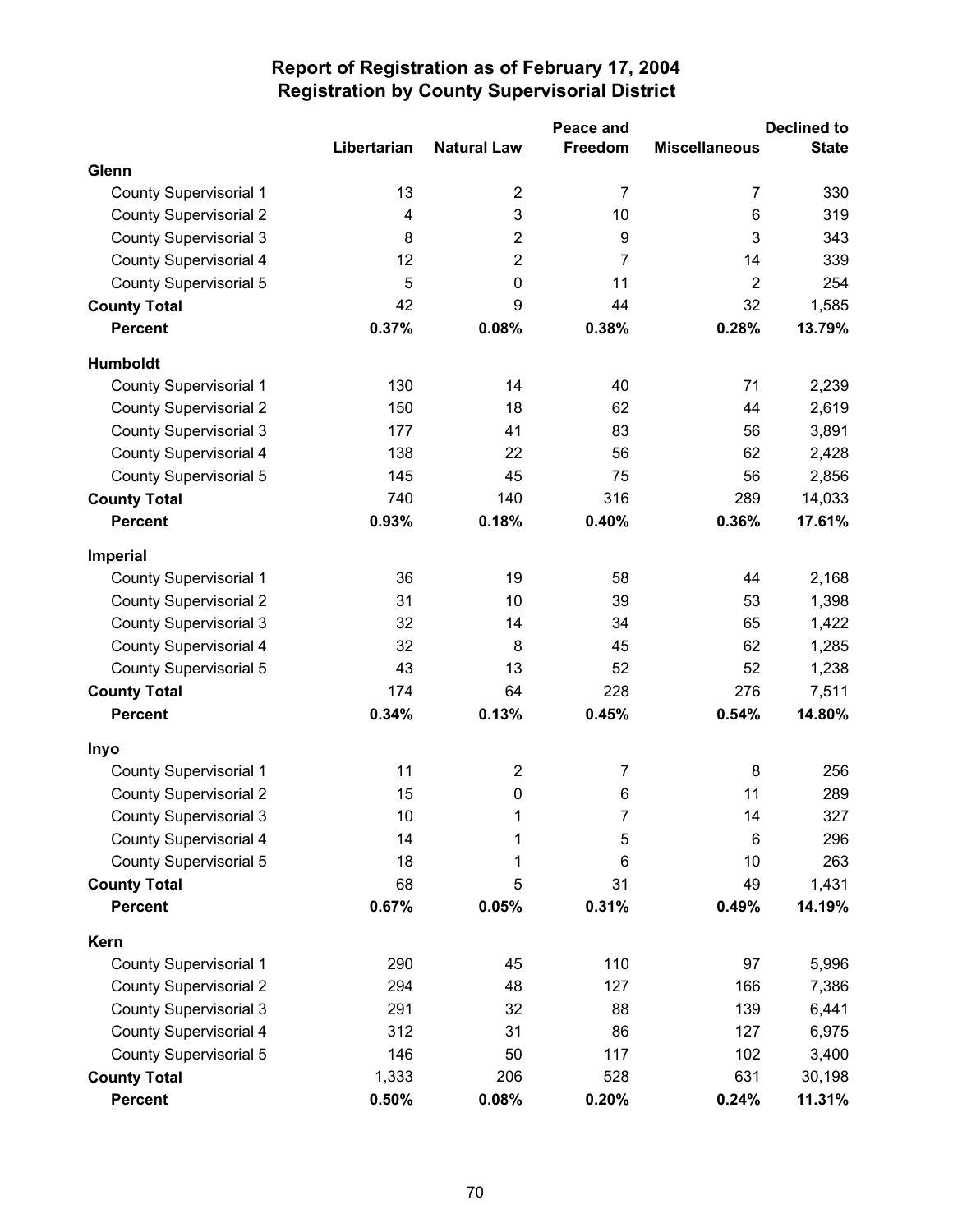|                               | <b>Total</b>      |                   |            | American    |        |
|-------------------------------|-------------------|-------------------|------------|-------------|--------|
|                               | <b>Registered</b> | <b>Democratic</b> | Republican | Independent | Green  |
| <b>Kings</b>                  |                   |                   |            |             |        |
| <b>County Supervisorial 1</b> | 7,610             | 2,407             | 4,063      | 169         | 12     |
| <b>County Supervisorial 2</b> | 6,380             | 3,597             | 1,948      | 127         | 11     |
| <b>County Supervisorial 3</b> | 12,023            | 3,556             | 6,881      | 218         | 37     |
| <b>County Supervisorial 4</b> | 9,568             | 4,186             | 4,084      | 181         | 23     |
| <b>County Supervisorial 5</b> | 10,153            | 3,998             | 4,815      | 214         | 21     |
| <b>County Total</b>           | 45,734            | 17,744            | 21,791     | 909         | 104    |
| <b>Percent</b>                |                   | 38.80%            | 47.65%     | 1.99%       | 0.23%  |
| Lake                          |                   |                   |            |             |        |
| County Supervisorial 1        | 6,007             | 2,552             | 2,100      | 184         | 118    |
| <b>County Supervisorial 2</b> | 4,837             | 2,675             | 1,164      | 161         | 59     |
| <b>County Supervisorial 3</b> | 6,149             | 2,937             | 1,893      | 196         | 84     |
| <b>County Supervisorial 4</b> | 5,991             | 2,362             | 2,425      | 162         | 104    |
| <b>County Supervisorial 5</b> | 6,274             | 2,625             | 2,318      | 150         | 93     |
| <b>County Total</b>           | 29,258            | 13,151            | 9,900      | 853         | 458    |
| <b>Percent</b>                |                   | 44.95%            | 33.84%     | 2.92%       | 1.57%  |
| Lassen                        |                   |                   |            |             |        |
| <b>County Supervisorial 1</b> | 2,857             | 1,001             | 1,171      | 132         | 15     |
| <b>County Supervisorial 2</b> | 2,710             | 933               | 1,055      | 120         | 15     |
| <b>County Supervisorial 3</b> | 3,147             | 908               | 1,575      | 113         | 8      |
| <b>County Supervisorial 4</b> | 2,742             | 822               | 1,360      | 81          | 17     |
| <b>County Supervisorial 5</b> | 2,449             | 771               | 1,045      | 129         | 6      |
| <b>County Total</b>           | 13,905            | 4,435             | 6,206      | 575         | 61     |
| <b>Percent</b>                |                   | 31.90%            | 44.63%     | 4.14%       | 0.44%  |
| <b>Los Angeles</b>            |                   |                   |            |             |        |
| <b>County Supervisorial 1</b> | 541,334           | 319,676           | 103,486    | 8,811       | 3,257  |
| <b>County Supervisorial 2</b> | 628,661           | 428,192           | 78,038     | 9,502       | 4,372  |
| <b>County Supervisorial 3</b> | 808,478           | 425,008           | 195,347    | 13,056      | 8,977  |
| County Supervisorial 4        | 811,309           | 359,906           | 284,354    | 13,358      | 5,046  |
| County Supervisorial 5        | 893,168           | 347,265           | 362,648    | 15,603      | 5,590  |
| <b>County Total</b>           | 3,682,950         | 1,880,047         | 1,023,873  | 60,330      | 27,242 |
| <b>Percent</b>                |                   | 51.05%            | 27.80%     | 1.64%       | 0.74%  |
| <b>Madera</b>                 |                   |                   |            |             |        |
| <b>County Supervisorial 1</b> | 11,500            | 3,491             | 6,371      | 217         | 54     |
| <b>County Supervisorial 2</b> | 8,328             | 3,093             | 4,102      | 184         | 21     |
| <b>County Supervisorial 3</b> | 8,172             | 3,417             | 3,767      | 117         | 30     |
| <b>County Supervisorial 4</b> | 4,937             | 2,724             | 1,534      | 93          | 7      |
| County Supervisorial 5        | 12,047            | 3,275             | 6,855      | 277         | 115    |
| <b>County Total</b>           | 44,984            | 16,000            | 22,629     | 888         | 227    |
| <b>Percent</b>                |                   | 35.57%            | 50.30%     | 1.97%       | 0.50%  |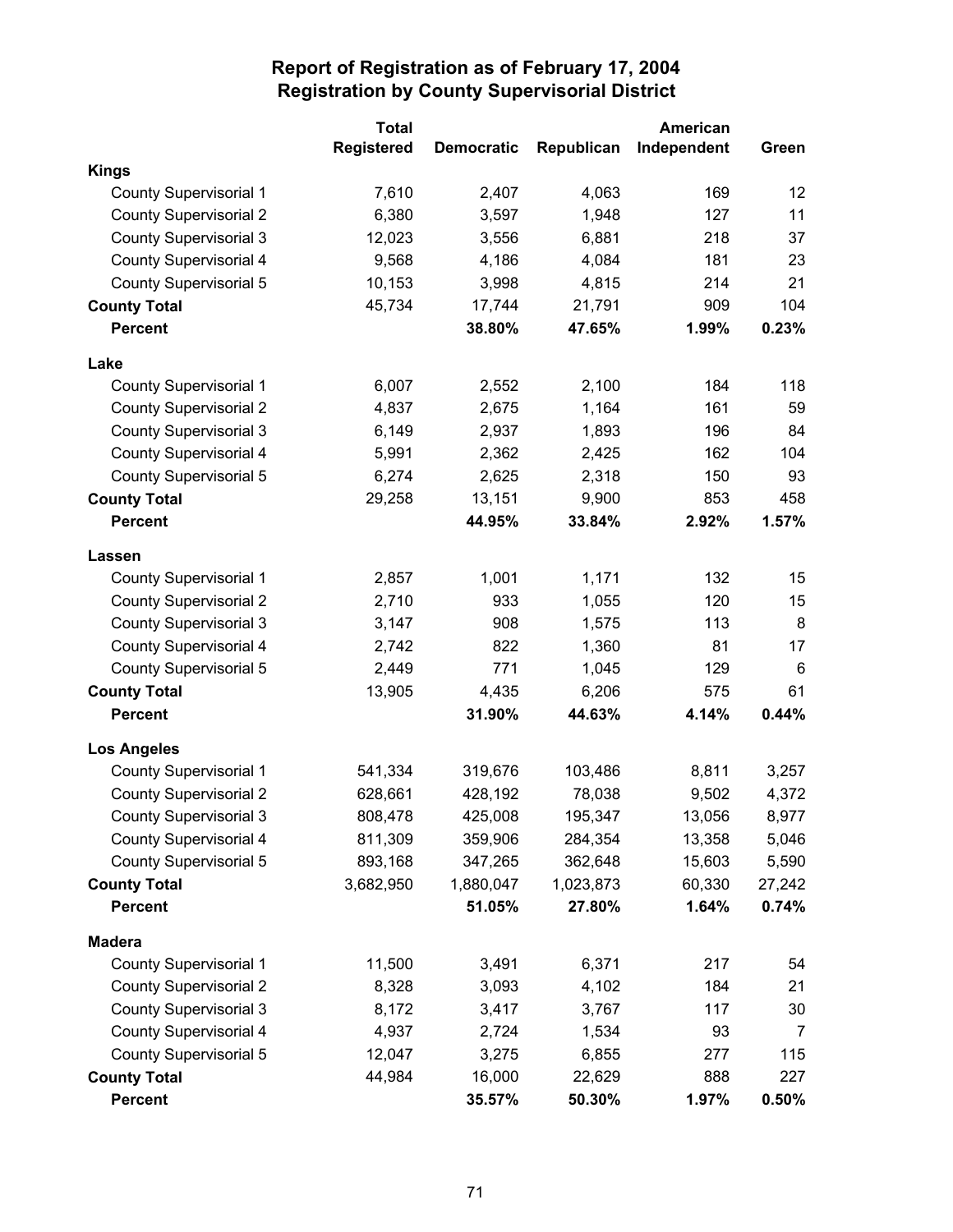|                               | Peace and   |                    |                | <b>Declined to</b>   |              |  |
|-------------------------------|-------------|--------------------|----------------|----------------------|--------------|--|
|                               | Libertarian | <b>Natural Law</b> | Freedom        | <b>Miscellaneous</b> | <b>State</b> |  |
| <b>Kings</b>                  |             |                    |                |                      |              |  |
| <b>County Supervisorial 1</b> | 22          | 7                  | 7              | 90                   | 833          |  |
| <b>County Supervisorial 2</b> | 14          | $\overline{7}$     | 5              | 75                   | 596          |  |
| <b>County Supervisorial 3</b> | 45          | 14                 | 4              | 110                  | 1,158        |  |
| County Supervisorial 4        | 17          | 10                 | 6              | 125                  | 936          |  |
| <b>County Supervisorial 5</b> | 25          | 4                  | $\overline{7}$ | 102                  | 967          |  |
| <b>County Total</b>           | 123         | 42                 | 29             | 502                  | 4,490        |  |
| <b>Percent</b>                | 0.27%       | 0.09%              | 0.06%          | 1.10%                | 9.82%        |  |
| Lake                          |             |                    |                |                      |              |  |
| <b>County Supervisorial 1</b> | 41          | 6                  | 22             | 20                   | 964          |  |
| <b>County Supervisorial 2</b> | 35          | 4                  | 20             | 17                   | 702          |  |
| <b>County Supervisorial 3</b> | 39          | 8                  | 28             | 32                   | 932          |  |
| <b>County Supervisorial 4</b> | 39          | 5                  | 8              | 19                   | 867          |  |
| County Supervisorial 5        | 44          | 4                  | 21             | 22                   | 997          |  |
| <b>County Total</b>           | 198         | 27                 | 99             | 110                  | 4,462        |  |
| <b>Percent</b>                | 0.68%       | 0.09%              | 0.34%          | 0.38%                | 15.25%       |  |
| <b>Lassen</b>                 |             |                    |                |                      |              |  |
| <b>County Supervisorial 1</b> | 17          | $\pmb{0}$          | $\overline{7}$ | 16                   | 498          |  |
| <b>County Supervisorial 2</b> | 19          | 5                  | 5              | 16                   | 542          |  |
| <b>County Supervisorial 3</b> | 23          | 0                  | 1              | 9                    | 510          |  |
| <b>County Supervisorial 4</b> | 6           | 4                  | 5              | 10                   | 437          |  |
| County Supervisorial 5        | 26          | 6                  | 8              | 17                   | 441          |  |
| <b>County Total</b>           | 91          | 15                 | 26             | 68                   | 2,428        |  |
| <b>Percent</b>                | 0.65%       | 0.11%              | 0.19%          | 0.49%                | 17.46%       |  |
| <b>Los Angeles</b>            |             |                    |                |                      |              |  |
| <b>County Supervisorial 1</b> | 2,089       | 1,412              | 8,688          | 2,790                | 91,125       |  |
| <b>County Supervisorial 2</b> | 2,215       | 4,829              | 7,448          | 3,619                | 90,446       |  |
| <b>County Supervisorial 3</b> | 5,105       | 1,447              | 4,149          | 6,972                | 148,417      |  |
| County Supervisorial 4        | 4,294       | 1,862              | 6,507          | 5,074                | 130,908      |  |
| <b>County Supervisorial 5</b> | 4,633       | 1,356              | 3,901          | 6,178                | 145,994      |  |
| <b>County Total</b>           | 18,336      | 10,906             | 30,693         | 24,633               | 606,890      |  |
| <b>Percent</b>                | 0.50%       | 0.30%              | 0.83%          | 0.67%                | 16.48%       |  |
| <b>Madera</b>                 |             |                    |                |                      |              |  |
| <b>County Supervisorial 1</b> | 57          | 8                  | 8              | 60                   | 1,234        |  |
| <b>County Supervisorial 2</b> | 31          | 8                  | 8              | 36                   | 845          |  |
| <b>County Supervisorial 3</b> | 12          | 4                  | 8              | 33                   | 784          |  |
| <b>County Supervisorial 4</b> | 10          | 9                  | 13             | 16                   | 531          |  |
| <b>County Supervisorial 5</b> | 96          | 8                  | 12             | 63                   | 1,346        |  |
| <b>County Total</b>           | 206         | 37                 | 49             | 208                  | 4,740        |  |
| <b>Percent</b>                | 0.46%       | 0.08%              | 0.11%          | 0.46%                | 10.54%       |  |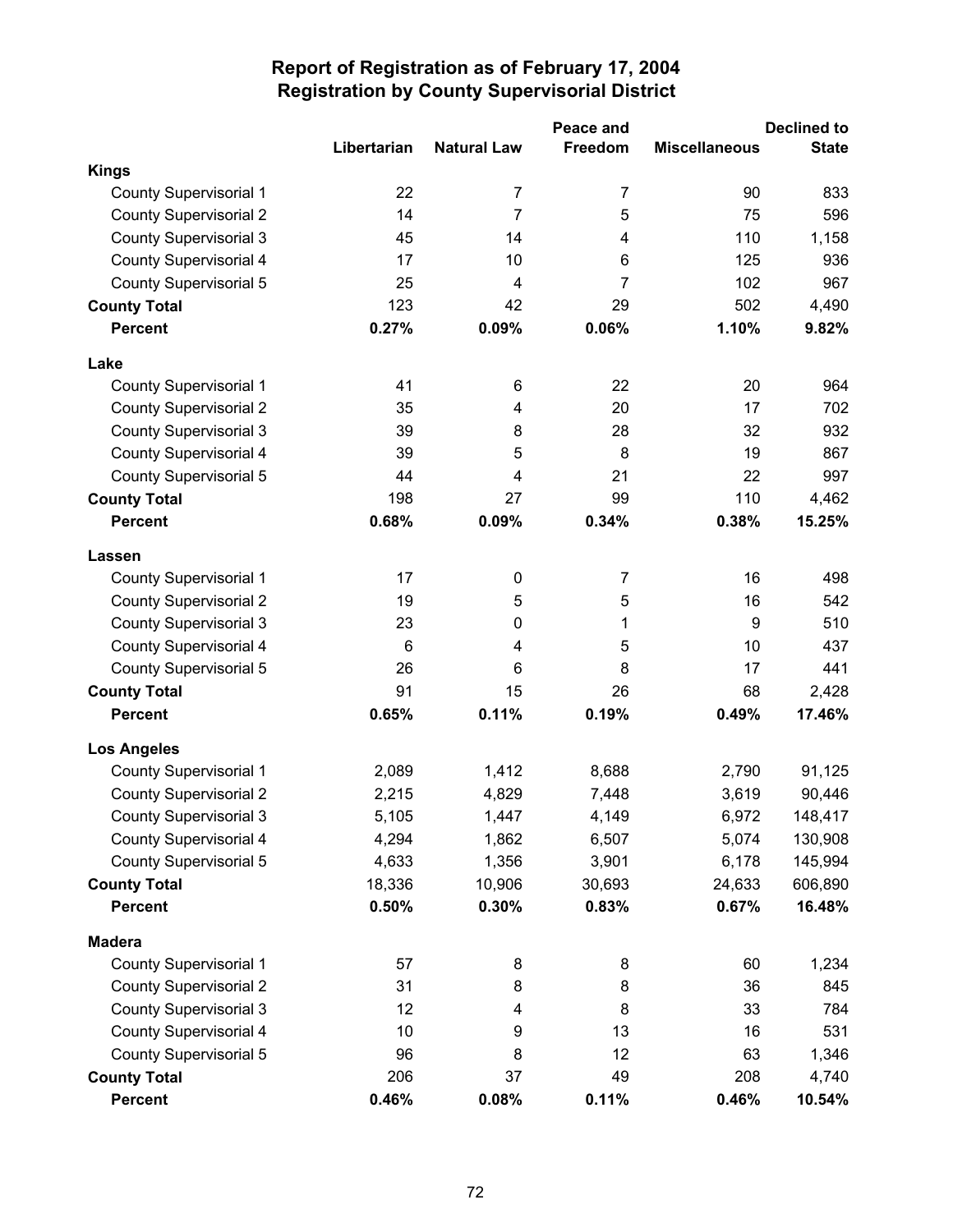|                               | <b>Total</b>      |                   |            | American    |                |
|-------------------------------|-------------------|-------------------|------------|-------------|----------------|
|                               | <b>Registered</b> | <b>Democratic</b> | Republican | Independent | Green          |
| <b>Marin</b>                  |                   |                   |            |             |                |
| <b>County Supervisorial 1</b> | 29,218            | 14,639            | 7,978      | 444         | 601            |
| <b>County Supervisorial 2</b> | 31,988            | 17,144            | 7,005      | 547         | 1,143          |
| <b>County Supervisorial 3</b> | 31,793            | 16,179            | 7,517      | 500         | 748            |
| <b>County Supervisorial 4</b> | 21,845            | 11,525            | 4,598      | 360         | 948            |
| <b>County Supervisorial 5</b> | 26,990            | 12,277            | 8,479      | 561         | 406            |
| <b>County Total</b>           | 141,834           | 71,764            | 35,577     | 2,412       | 3,846          |
| <b>Percent</b>                |                   | 50.60%            | 25.08%     | 1.70%       | 2.71%          |
| <b>Mariposa</b>               |                   |                   |            |             |                |
| <b>County Supervisorial 1</b> | 1,657             | 692               | 505        | 43          | 76             |
| <b>County Supervisorial 2</b> | 1,987             | 680               | 915        | 75          | 12             |
| <b>County Supervisorial 3</b> | 2,315             | 698               | 1,199      | 67          | 30             |
| <b>County Supervisorial 4</b> | 2,270             | 737               | 1,171      | 51          | 11             |
| <b>County Supervisorial 5</b> | 2,382             | 675               | 1,300      | 56          | 19             |
| <b>County Total</b>           | 10,611            | 3,482             | 5,090      | 292         | 148            |
| <b>Percent</b>                |                   | 32.82%            | 47.97%     | 2.75%       | 1.39%          |
| <b>Mendocino</b>              |                   |                   |            |             |                |
| <b>County Supervisorial 1</b> | 9,451             | 3,822             | 3,308      | 246         | 344            |
| <b>County Supervisorial 2</b> | 8,125             | 3,671             | 2,405      | 207         | 302            |
| <b>County Supervisorial 3</b> | 9,961             | 4,437             | 2,414      | 312         | 697            |
| <b>County Supervisorial 4</b> | 9,557             | 4,812             | 2,172      | 254         | 462            |
| <b>County Supervisorial 5</b> | 9,977             | 4,941             | 2,160      | 184         | 787            |
| <b>County Total</b>           | 47,071            | 21,683            | 12,459     | 1,203       | 2,592          |
| <b>Percent</b>                |                   | 46.06%            | 26.47%     | 2.56%       | 5.51%          |
| <b>Merced</b>                 |                   |                   |            |             |                |
| <b>County Supervisorial 1</b> | 13,187            | 7,647             | 4,204      | 165         | 35             |
| <b>County Supervisorial 2</b> | 21,938            | 9,969             | 9,600      | 332         | 116            |
| <b>County Supervisorial 3</b> | 21,984            | 9,097             | 10,346     | 381         | 84             |
| County Supervisorial 4        | 17,149            | 7,709             | 7,208      | 349         | 35             |
| <b>County Supervisorial 5</b> | 16,609            | 7,774             | 6,932      | 279         | 37             |
| <b>County Total</b>           | 90,867            | 42,196            | 38,290     | 1,506       | 307            |
| <b>Percent</b>                |                   | 46.44%            | 42.14%     | 1.66%       | 0.34%          |
| <b>Modoc</b>                  |                   |                   |            |             |                |
| <b>County Supervisorial 1</b> | 777               | 224               | 418        | 16          | 9              |
| <b>County Supervisorial 2</b> | 1,161             | 445               | 496        | 39          | 5              |
| <b>County Supervisorial 3</b> | 1,022             | 348               | 513        | 38          | $\overline{7}$ |
| <b>County Supervisorial 4</b> | 1,203             | 428               | 569        | 26          | $\overline{2}$ |
| <b>County Supervisorial 5</b> | 1,025             | 317               | 541        | 33          | 1              |
| <b>County Total</b>           | 5,188             | 1,762             | 2,537      | 152         | 24             |
| <b>Percent</b>                |                   | 33.96%            | 48.90%     | 2.93%       | 0.46%          |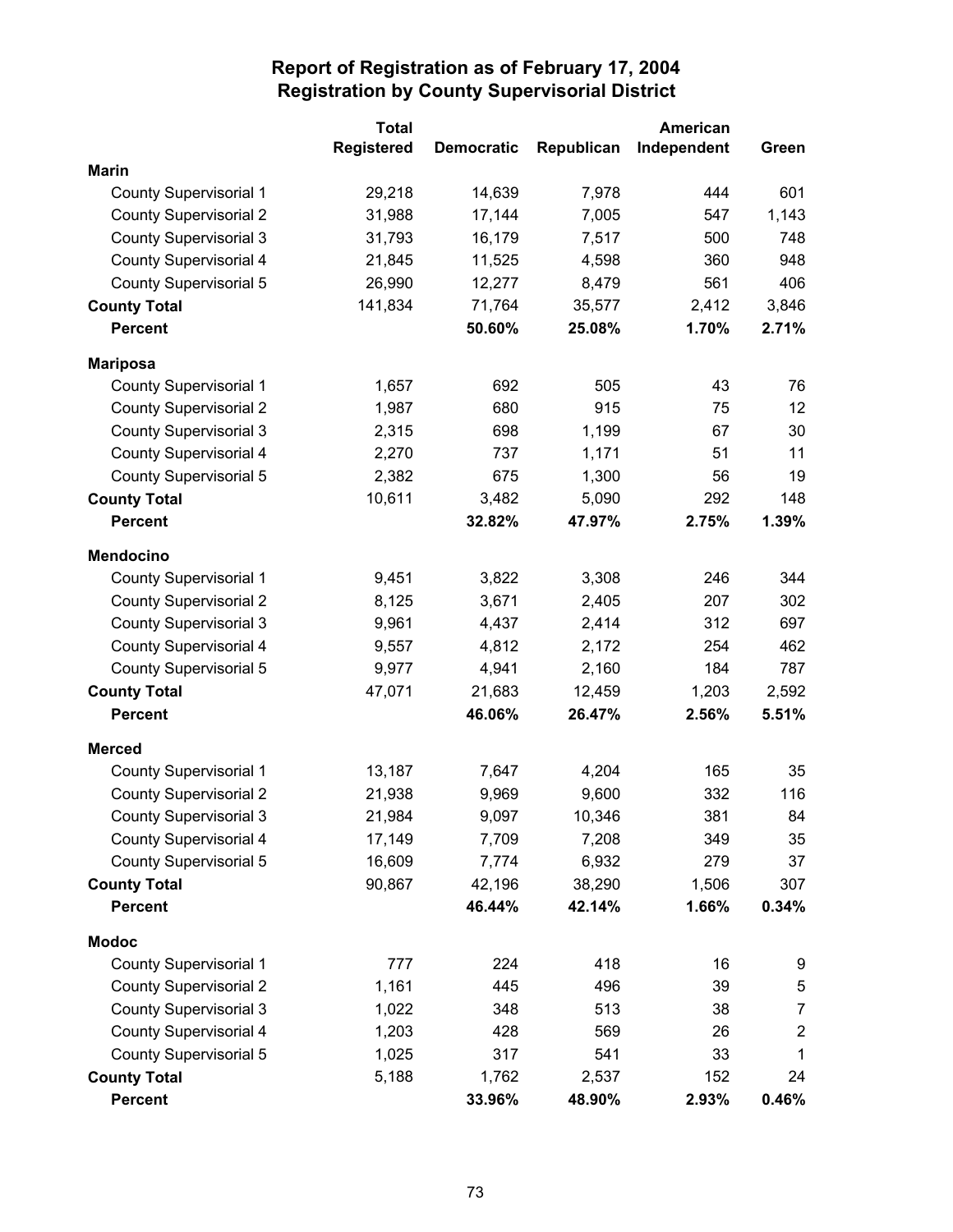|                               |             |                    | Peace and      |                      | <b>Declined to</b> |
|-------------------------------|-------------|--------------------|----------------|----------------------|--------------------|
|                               | Libertarian | <b>Natural Law</b> | <b>Freedom</b> | <b>Miscellaneous</b> | <b>State</b>       |
| <b>Marin</b>                  |             |                    |                |                      |                    |
| <b>County Supervisorial 1</b> | 162         | 28                 | 64             | 107                  | 5,195              |
| <b>County Supervisorial 2</b> | 187         | 42                 | 79             | 108                  | 5,733              |
| <b>County Supervisorial 3</b> | 176         | 46                 | 71             | 110                  | 6,446              |
| County Supervisorial 4        | 127         | 23                 | 74             | 77                   | 4,113              |
| <b>County Supervisorial 5</b> | 129         | 22                 | 70             | 133                  | 4,913              |
| <b>County Total</b>           | 781         | 161                | 358            | 535                  | 26,400             |
| <b>Percent</b>                | 0.55%       | 0.11%              | 0.25%          | 0.38%                | 18.61%             |
| <b>Mariposa</b>               |             |                    |                |                      |                    |
| <b>County Supervisorial 1</b> | 13          | 0                  | 8              | 35                   | 285                |
| <b>County Supervisorial 2</b> | 6           | 3                  | $\overline{2}$ | 41                   | 253                |
| <b>County Supervisorial 3</b> | 15          | $\overline{2}$     | 6              | 39                   | 259                |
| <b>County Supervisorial 4</b> | 15          | $\overline{2}$     | 7              | 26                   | 250                |
| County Supervisorial 5        | 25          | 1                  | 5              | 39                   | 262                |
| <b>County Total</b>           | 74          | 8                  | 28             | 180                  | 1,309              |
| <b>Percent</b>                | 0.70%       | 0.08%              | 0.26%          | 1.70%                | 12.34%             |
| <b>Mendocino</b>              |             |                    |                |                      |                    |
| <b>County Supervisorial 1</b> | 54          | 11                 | 39             | 42                   | 1,585              |
| <b>County Supervisorial 2</b> | 57          | 13                 | 39             | 41                   | 1,390              |
| <b>County Supervisorial 3</b> | 95          | 14                 | 90             | 134                  | 1,768              |
| <b>County Supervisorial 4</b> | 78          | 10                 | 54             | 38                   | 1,677              |
| <b>County Supervisorial 5</b> | 95          | 9                  | 63             | 58                   | 1,680              |
| <b>County Total</b>           | 379         | 57                 | 285            | 313                  | 8,100              |
| <b>Percent</b>                | 0.81%       | 0.12%              | 0.61%          | 0.66%                | 17.21%             |
| <b>Merced</b>                 |             |                    |                |                      |                    |
| <b>County Supervisorial 1</b> | 29          | 12                 | 27             | 17                   | 1,051              |
| <b>County Supervisorial 2</b> | 54          | $\,6$              | 22             | 35                   | 1,804              |
| <b>County Supervisorial 3</b> | 51          | 13                 | 23             | 30                   | 1,959              |
| County Supervisorial 4        | 68          | 7                  | 47             | 41                   | 1,685              |
| <b>County Supervisorial 5</b> | 43          | 7                  | 30             | 17                   | 1,490              |
| <b>County Total</b>           | 245         | 45                 | 149            | 140                  | 7,989              |
| <b>Percent</b>                | 0.27%       | 0.05%              | 0.16%          | 0.15%                | 8.79%              |
| <b>Modoc</b>                  |             |                    |                |                      |                    |
| <b>County Supervisorial 1</b> | 5           | 0                  | 0              | 3                    | 102                |
| <b>County Supervisorial 2</b> | 6           | 0                  | 0              | 3                    | 167                |
| <b>County Supervisorial 3</b> | 5           | 1                  | 1              | 0                    | 109                |
| <b>County Supervisorial 4</b> | 6           | 2                  | 2              | 5                    | 163                |
| County Supervisorial 5        | 13          | 1                  | 2              | $\overline{2}$       | 115                |
| <b>County Total</b>           | 35          | 4                  | 5              | 13                   | 656                |
| <b>Percent</b>                | 0.67%       | 0.08%              | 0.10%          | 0.25%                | 12.64%             |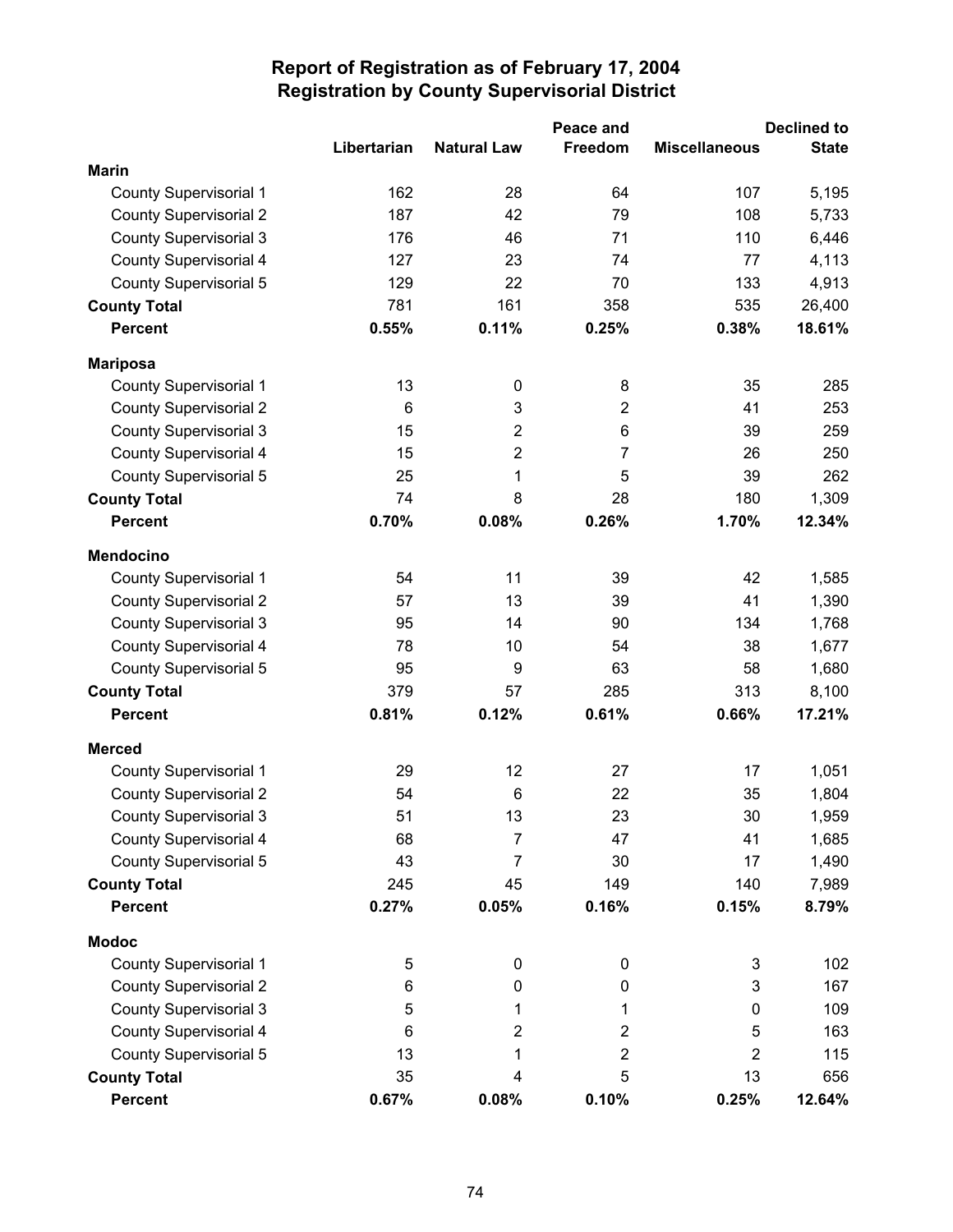|                               | <b>Total</b>      |                   |            | American    |       |
|-------------------------------|-------------------|-------------------|------------|-------------|-------|
|                               | <b>Registered</b> | <b>Democratic</b> | Republican | Independent | Green |
| <b>Mono</b>                   |                   |                   |            |             |       |
| <b>County Supervisorial 1</b> | 1,075             | 347               | 375        | 53          | 35    |
| <b>County Supervisorial 2</b> | 1,438             | 482               | 607        | 45          | 26    |
| <b>County Supervisorial 3</b> | 1,239             | 356               | 508        | 39          | 32    |
| <b>County Supervisorial 4</b> | 1,271             | 381               | 628        | 26          | 18    |
| <b>County Supervisorial 5</b> | 1,332             | 419               | 526        | 37          | 29    |
| <b>County Total</b>           | 6,355             | 1,985             | 2,644      | 200         | 140   |
| <b>Percent</b>                |                   | 31.24%            | 41.61%     | 3.15%       | 2.20% |
| <b>Monterey</b>               |                   |                   |            |             |       |
| <b>County Supervisorial 1</b> | 18,168            | 11,058            | 4,300      | 231         | 63    |
| <b>County Supervisorial 2</b> | 31,704            | 15,921            | 9,960      | 653         | 212   |
| <b>County Supervisorial 3</b> | 18,089            | 9,909             | 5,374      | 342         | 53    |
| <b>County Supervisorial 4</b> | 30,501            | 13,903            | 10,075     | 662         | 399   |
| County Supervisorial 5        | 50,596            | 19,891            | 19,956     | 969         | 751   |
| <b>County Total</b>           | 149,058           | 70,682            | 49,665     | 2,857       | 1,478 |
| <b>Percent</b>                |                   | 47.42%            | 33.32%     | 1.92%       | 0.99% |
| <b>Napa</b>                   |                   |                   |            |             |       |
| County Supervisorial 1        | 11,543            | 5,473             | 3,645      | 243         | 208   |
| <b>County Supervisorial 2</b> | 14,198            | 6,526             | 4,962      | 336         | 151   |
| <b>County Supervisorial 3</b> | 13,031            | 5,279             | 4,829      | 280         | 240   |
| <b>County Supervisorial 4</b> | 12,020            | 5,410             | 4,233      | 274         | 140   |
| County Supervisorial 5        | 13,208            | 6,575             | 3,767      | 303         | 202   |
| <b>County Total</b>           | 64,000            | 29,263            | 21,436     | 1,436       | 941   |
| <b>Percent</b>                |                   | 45.72%            | 33.49%     | 2.24%       | 1.47% |
| <b>Nevada</b>                 |                   |                   |            |             |       |
| <b>County Supervisorial 1</b> | 13,316            | 4,610             | 5,663      | 253         | 523   |
| <b>County Supervisorial 2</b> | 13,281            | 3,568             | 7,481      | 251         | 140   |
| <b>County Supervisorial 3</b> | 11,331            | 3,930             | 4,786      | 270         | 264   |
| County Supervisorial 4        | 12,715            | 3,764             | 6,029      | 289         | 461   |
| County Supervisorial 5        | 9,537             | 3,333             | 3,188      | 285         | 275   |
| <b>County Total</b>           | 60,180            | 19,205            | 27,147     | 1,348       | 1,663 |
| <b>Percent</b>                |                   | 31.91%            | 45.11%     | 2.24%       | 2.76% |
| Orange                        |                   |                   |            |             |       |
| <b>County Supervisorial 1</b> | 185,823           | 78,629            | 68,961     | 3,351       | 791   |
| <b>County Supervisorial 2</b> | 339,926           | 97,910            | 171,884    | 6,688       | 2,535 |
| <b>County Supervisorial 3</b> | 297,776           | 81,117            | 155,909    | 5,215       | 1,723 |
| <b>County Supervisorial 4</b> | 226,609           | 82,131            | 99,024     | 4,698       | 1,232 |
| County Supervisorial 5        | 333,952           | 86,436            | 178,643    | 6,789       | 1,784 |
| <b>County Total</b>           | 1,384,086         | 426,223           | 674,421    | 26,741      | 8,065 |
| <b>Percent</b>                |                   | 30.79%            | 48.73%     | 1.93%       | 0.58% |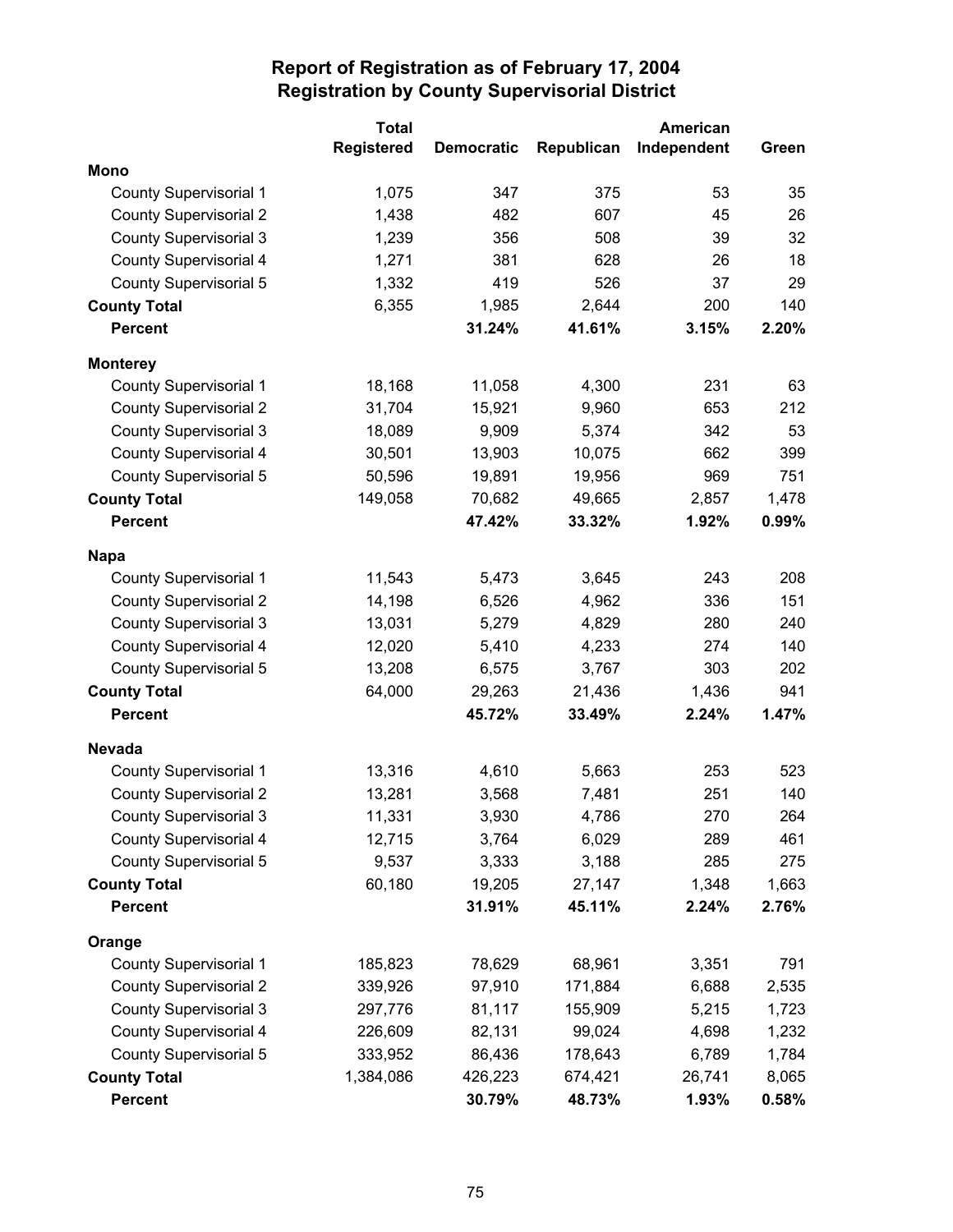|                               |             |                    | Peace and               |                      | <b>Declined to</b> |
|-------------------------------|-------------|--------------------|-------------------------|----------------------|--------------------|
|                               | Libertarian | <b>Natural Law</b> | Freedom                 | <b>Miscellaneous</b> | <b>State</b>       |
| <b>Mono</b>                   |             |                    |                         |                      |                    |
| <b>County Supervisorial 1</b> | 18          | 0                  | $\overline{2}$          | 0                    | 245                |
| <b>County Supervisorial 2</b> | 8           | $\pmb{0}$          | $\overline{\mathbf{4}}$ | $\mathbf 0$          | 266                |
| <b>County Supervisorial 3</b> | 18          | 2                  | 6                       | 0                    | 278                |
| <b>County Supervisorial 4</b> | 10          | 1                  | $\overline{2}$          | $\mathbf 0$          | 205                |
| <b>County Supervisorial 5</b> | 13          | 1                  | 3                       | 0                    | 304                |
| <b>County Total</b>           | 67          | 4                  | 17                      | $\mathbf 0$          | 1,298              |
| <b>Percent</b>                | 1.05%       | 0.06%              | 0.27%                   | 0.00%                | 20.42%             |
| <b>Monterey</b>               |             |                    |                         |                      |                    |
| <b>County Supervisorial 1</b> | 48          | 29                 | 64                      | 46                   | 2,329              |
| <b>County Supervisorial 2</b> | 167         | 30                 | 81                      | 76                   | 4,604              |
| <b>County Supervisorial 3</b> | 59          | 14                 | 63                      | 55                   | 2,220              |
| <b>County Supervisorial 4</b> | 143         | 29                 | 89                      | 103                  | 5,098              |
| <b>County Supervisorial 5</b> | 276         | 60                 | 93                      | 163                  | 8,437              |
| <b>County Total</b>           | 693         | 162                | 390                     | 443                  | 22,688             |
| <b>Percent</b>                | 0.46%       | 0.11%              | 0.26%                   | 0.30%                | 15.22%             |
| <b>Napa</b>                   |             |                    |                         |                      |                    |
| <b>County Supervisorial 1</b> | 76          | 8                  | 23                      | 99                   | 1,768              |
| <b>County Supervisorial 2</b> | 77          | 15                 | 27                      | 139                  | 1,965              |
| <b>County Supervisorial 3</b> | 94          | 13                 | 24                      | 112                  | 2,160              |
| <b>County Supervisorial 4</b> | 76          | 15                 | 31                      | 96                   | 1,745              |
| County Supervisorial 5        | 87          | 14                 | 29                      | 140                  | 2,091              |
| <b>County Total</b>           | 410         | 65                 | 134                     | 586                  | 9,729              |
| <b>Percent</b>                | 0.64%       | 0.10%              | 0.21%                   | 0.92%                | 15.20%             |
| <b>Nevada</b>                 |             |                    |                         |                      |                    |
| <b>County Supervisorial 1</b> | 124         | 10                 | 22                      | 67                   | 2,044              |
| <b>County Supervisorial 2</b> | 70          | 10                 | 16                      | 76                   | 1,669              |
| <b>County Supervisorial 3</b> | 100         | 8                  | 21                      | 72                   | 1,880              |
| <b>County Supervisorial 4</b> | 107         | 8                  | 31                      | 64                   | 1,962              |
| <b>County Supervisorial 5</b> | 118         | 14                 | 24                      | 15                   | 2,285              |
| <b>County Total</b>           | 519         | 50                 | 114                     | 294                  | 9,840              |
| <b>Percent</b>                | 0.86%       | 0.08%              | 0.19%                   | 0.49%                | 16.35%             |
| Orange                        |             |                    |                         |                      |                    |
| <b>County Supervisorial 1</b> | 1,149       | 461                | 711                     | 837                  | 30,933             |
| <b>County Supervisorial 2</b> | 2,899       | 798                | 819                     | 1,764                | 54,629             |
| <b>County Supervisorial 3</b> | 2,017       | 479                | 563                     | 1,342                | 49,411             |
| County Supervisorial 4        | 1,536       | 480                | 990                     | 1,161                | 35,357             |
| County Supervisorial 5        | 2,295       | 517                | 472                     | 1,598                | 55,418             |
| <b>County Total</b>           | 9,896       | 2,735              | 3,555                   | 6,702                | 225,748            |
| <b>Percent</b>                | 0.71%       | 0.20%              | 0.26%                   | 0.48%                | 16.31%             |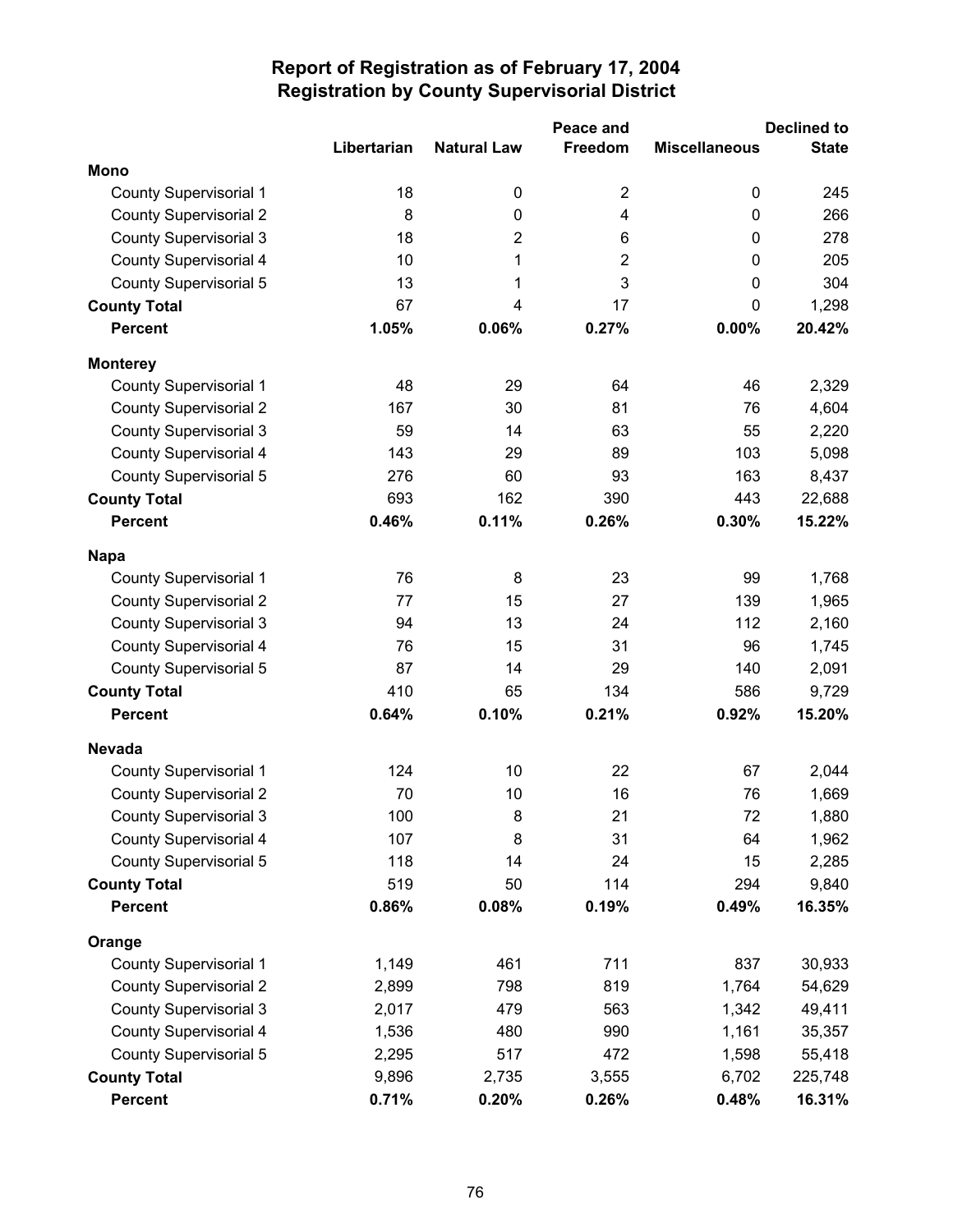|                               | <b>Total</b>      |                   |            | American    |       |
|-------------------------------|-------------------|-------------------|------------|-------------|-------|
|                               | <b>Registered</b> | <b>Democratic</b> | Republican | Independent | Green |
| <b>Placer</b>                 |                   |                   |            |             |       |
| <b>County Supervisorial 1</b> | 33,547            | 10,477            | 17,442     | 620         | 185   |
| <b>County Supervisorial 2</b> | 39,415            | 10,995            | 21,870     | 734         | 176   |
| <b>County Supervisorial 3</b> | 29,699            | 9,093             | 15,014     | 545         | 284   |
| <b>County Supervisorial 4</b> | 33,966            | 8,947             | 19,328     | 559         | 215   |
| <b>County Supervisorial 5</b> | 28,802            | 8,865             | 12,954     | 665         | 446   |
| <b>County Total</b>           | 165,429           | 48,377            | 86,608     | 3,123       | 1,306 |
| <b>Percent</b>                |                   | 29.24%            | 52.35%     | 1.89%       | 0.79% |
| <b>Plumas</b>                 |                   |                   |            |             |       |
| County Supervisorial 1        | 2,315             | 852               | 907        | 87          | 8     |
| <b>County Supervisorial 2</b> | 2,483             | 907               | 983        | 90          | 30    |
| <b>County Supervisorial 3</b> | 2,482             | 767               | 1,307      | 70          | 8     |
| <b>County Supervisorial 4</b> | 2,686             | 982               | 1,085      | 93          | 41    |
| <b>County Supervisorial 5</b> | 3,138             | 1,045             | 1,478      | 72          | 29    |
| <b>County Total</b>           | 13,104            | 4,553             | 5,760      | 412         | 116   |
| <b>Percent</b>                |                   | 34.75%            | 43.96%     | 3.14%       | 0.89% |
| <b>Riverside</b>              |                   |                   |            |             |       |
| <b>County Supervisorial 1</b> | 130,471           | 44,786            | 62,234     | 2,624       | 634   |
| <b>County Supervisorial 2</b> | 120,368           | 41,572            | 56,968     | 2,539       | 565   |
| <b>County Supervisorial 3</b> | 168,135           | 47,595            | 91,348     | 3,837       | 651   |
| <b>County Supervisorial 4</b> | 127,336           | 46,889            | 62,125     | 2,100       | 339   |
| <b>County Supervisorial 5</b> | 117,504           | 47,356            | 49,572     | 2,729       | 388   |
| <b>County Total</b>           | 663,814           | 228,198           | 322,247    | 13,829      | 2,577 |
| <b>Percent</b>                |                   | 34.38%            | 48.54%     | 2.08%       | 0.39% |
| <b>Sacramento</b>             |                   |                   |            |             |       |
| <b>County Supervisorial 1</b> | 106,434           | 53,457            | 26,761     | 2,617       | 1,899 |
| <b>County Supervisorial 2</b> | 97,749            | 54,571            | 23,484     | 2,006       | 723   |
| <b>County Supervisorial 3</b> | 126,907           | 53,000            | 49,489     | 2,535       | 1,494 |
| County Supervisorial 4        | 129,257           | 42,954            | 61,480     | 2,642       | 901   |
| County Supervisorial 5        | 133,197           | 53,284            | 53,394     | 2,881       | 799   |
| <b>County Total</b>           | 593,544           | 257,266           | 214,608    | 12,681      | 5,816 |
| <b>Percent</b>                |                   | 43.34%            | 36.16%     | 2.14%       | 0.98% |
| <b>San Benito</b>             |                   |                   |            |             |       |
| <b>County Supervisorial 1</b> | 5,309             | 2,075             | 2,086      | 133         | 40    |
| <b>County Supervisorial 2</b> | 5,779             | 2,574             | 1,984      | 133         | 71    |
| <b>County Supervisorial 3</b> | 4,119             | 2,138             | 1,153      | 90          | 28    |
| <b>County Supervisorial 4</b> | 6,404             | 2,243             | 2,967      | 132         | 44    |
| County Supervisorial 5        | 4,396             | 2,667             | 775        | 100         | 31    |
| <b>County Total</b>           | 26,007            | 11,697            | 8,965      | 588         | 214   |
| <b>Percent</b>                |                   | 44.98%            | 34.47%     | 2.26%       | 0.82% |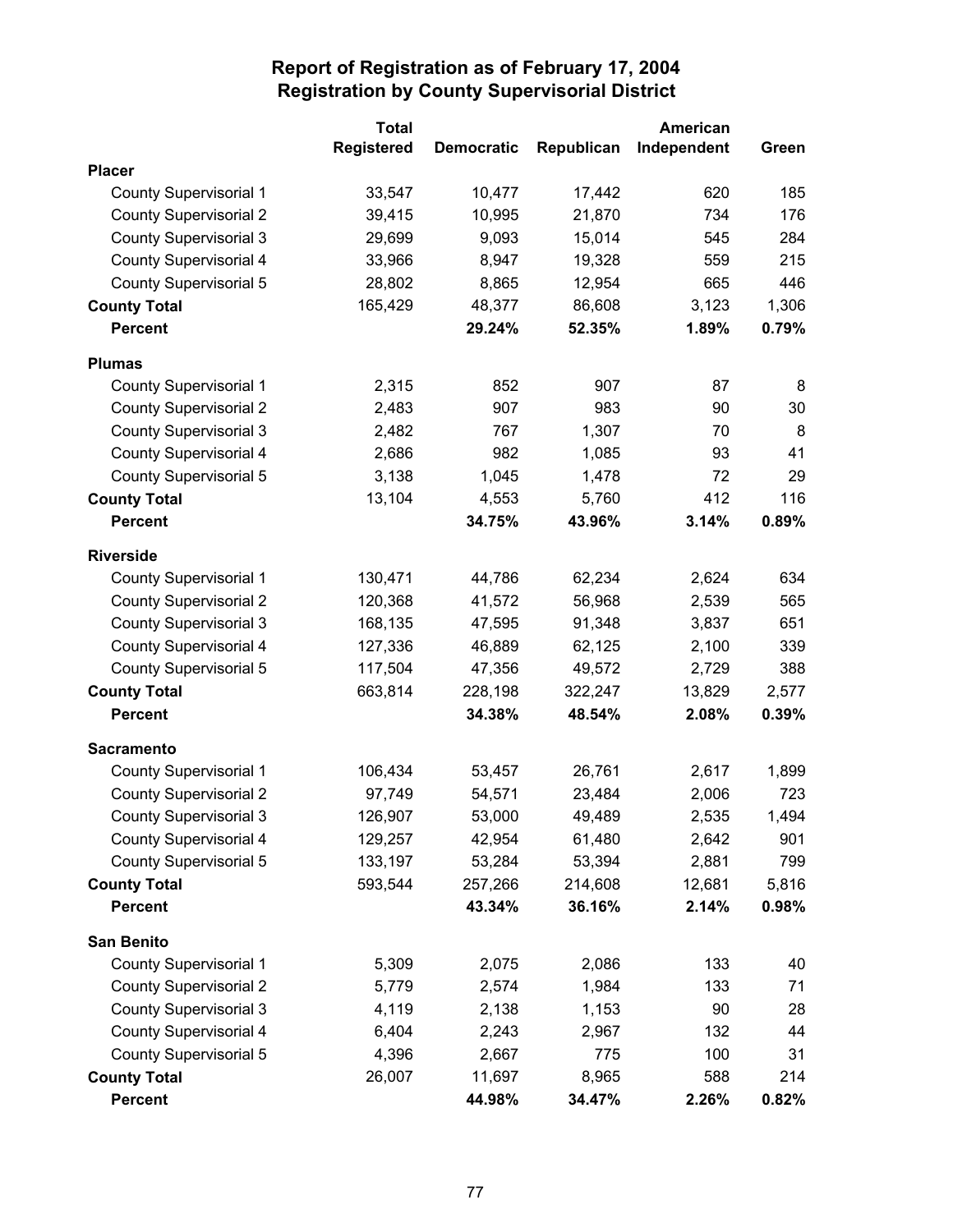|                               |             |                    | Peace and      |                      | <b>Declined to</b> |
|-------------------------------|-------------|--------------------|----------------|----------------------|--------------------|
|                               | Libertarian | <b>Natural Law</b> | Freedom        | <b>Miscellaneous</b> | <b>State</b>       |
| <b>Placer</b>                 |             |                    |                |                      |                    |
| <b>County Supervisorial 1</b> | 152         | 13                 | 48             | 62                   | 4,548              |
| <b>County Supervisorial 2</b> | 192         | 14                 | 43             | 70                   | 5,321              |
| <b>County Supervisorial 3</b> | 209         | 14                 | 55             | 157                  | 4,328              |
| <b>County Supervisorial 4</b> | 193         | $\overline{7}$     | 36             | 64                   | 4,617              |
| <b>County Supervisorial 5</b> | 289         | 37                 | 83             | 166                  | 5,297              |
| <b>County Total</b>           | 1,035       | 85                 | 265            | 519                  | 24,111             |
| <b>Percent</b>                | 0.63%       | 0.05%              | 0.16%          | 0.31%                | 14.57%             |
| <b>Plumas</b>                 |             |                    |                |                      |                    |
| <b>County Supervisorial 1</b> | 14          | 1                  | 9              | 0                    | 437                |
| <b>County Supervisorial 2</b> | 24          | 4                  | 4              | $\mathbf 0$          | 441                |
| <b>County Supervisorial 3</b> | 11          | $\mathbf 0$        | $\overline{7}$ | 0                    | 312                |
| <b>County Supervisorial 4</b> | 18          | 7                  | 9              | 0                    | 451                |
| <b>County Supervisorial 5</b> | 20          | 1                  | $\overline{7}$ | $\mathbf 0$          | 486                |
| <b>County Total</b>           | 87          | 13                 | 36             | 0                    | 2,127              |
| <b>Percent</b>                | 0.66%       | 0.10%              | 0.27%          | 0.00%                | 16.23%             |
| <b>Riverside</b>              |             |                    |                |                      |                    |
| <b>County Supervisorial 1</b> | 780         | 248                | 857            | 896                  | 17,412             |
| <b>County Supervisorial 2</b> | 730         | 220                | 456            | 698                  | 16,620             |
| <b>County Supervisorial 3</b> | 779         | 155                | 244            | 1,193                | 22,333             |
| <b>County Supervisorial 4</b> | 397         | 95                 | 172            | 807                  | 14,412             |
| County Supervisorial 5        | 659         | 230                | 446            | 823                  | 15,301             |
| <b>County Total</b>           | 3,345       | 948                | 2,175          | 4,417                | 86,078             |
| <b>Percent</b>                | 0.50%       | 0.14%              | 0.33%          | 0.67%                | 12.97%             |
| <b>Sacramento</b>             |             |                    |                |                      |                    |
| County Supervisorial 1        | 690         | 204                | 1,562          | 417                  | 18,827             |
| <b>County Supervisorial 2</b> | 355         | 137                | 1,433          | 335                  | 14,705             |
| <b>County Supervisorial 3</b> | 625         | 100                | 640            | 433                  | 18,591             |
| County Supervisorial 4        | 736         | 80                 | 343            | 488                  | 19,633             |
| <b>County Supervisorial 5</b> | 575         | 107                | 740            | 421                  | 20,996             |
| <b>County Total</b>           | 2,981       | 628                | 4,718          | 2,094                | 92,752             |
| <b>Percent</b>                | 0.50%       | 0.11%              | 0.79%          | 0.35%                | 15.63%             |
| <b>San Benito</b>             |             |                    |                |                      |                    |
| <b>County Supervisorial 1</b> | 34          | 6                  | 17             | 33                   | 885                |
| <b>County Supervisorial 2</b> | 41          | 5                  | 6              | 30                   | 935                |
| <b>County Supervisorial 3</b> | 24          | 4                  | 13             | 20                   | 649                |
| County Supervisorial 4        | 43          | 3                  | 9              | 28                   | 935                |
| <b>County Supervisorial 5</b> | 24          | 1                  | 24             | 24                   | 750                |
| <b>County Total</b>           | 166         | 19                 | 69             | 135                  | 4,154              |
| <b>Percent</b>                | 0.64%       | 0.07%              | 0.27%          | 0.52%                | 15.97%             |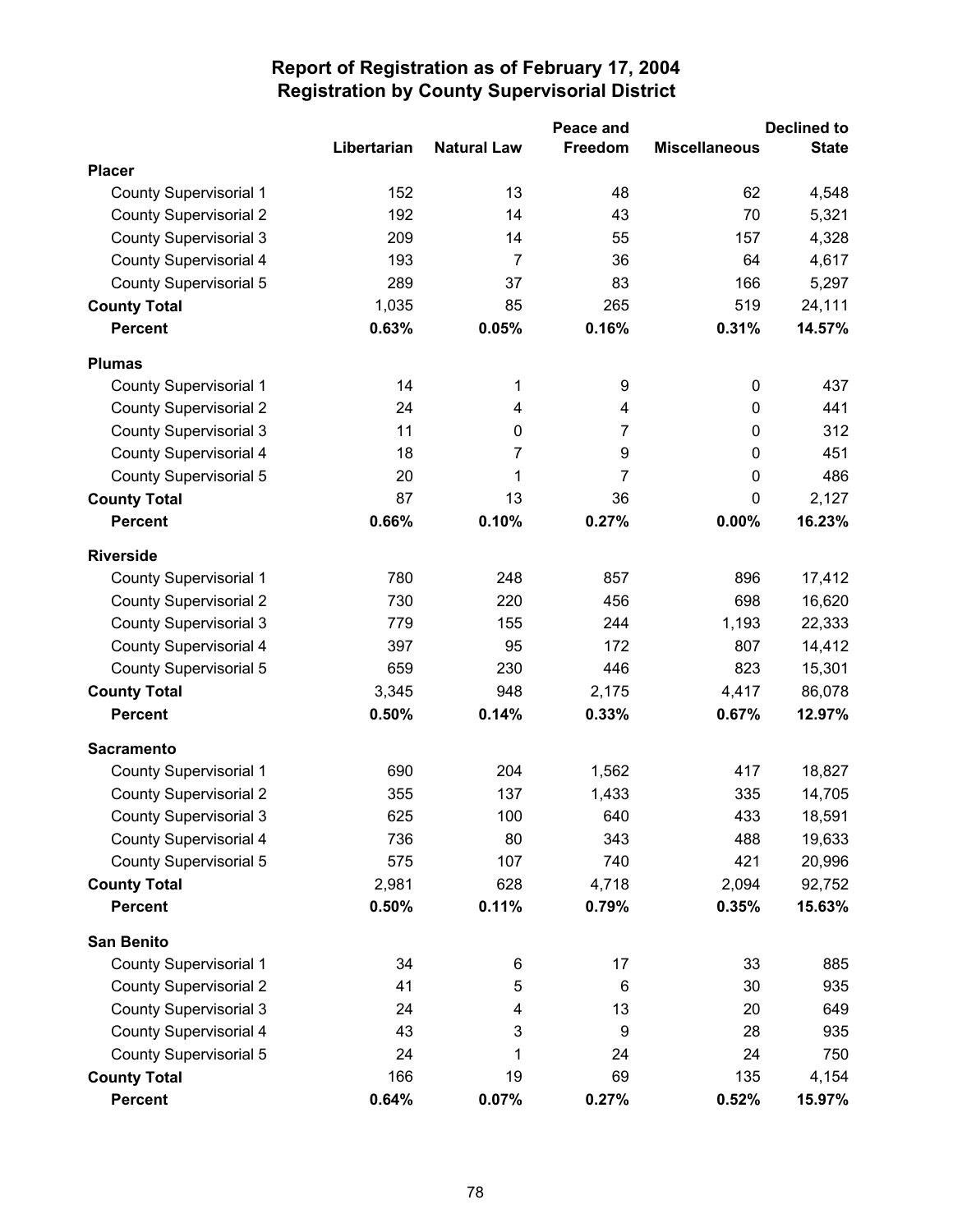|                                | <b>Total</b>      |                   |            | <b>American</b> |        |
|--------------------------------|-------------------|-------------------|------------|-----------------|--------|
|                                | <b>Registered</b> | <b>Democratic</b> | Republican | Independent     | Green  |
| San Bernardino                 |                   |                   |            |                 |        |
| <b>County Supervisorial 1</b>  | 134,231           | 45,037            | 63,435     | 4,280           | 418    |
| <b>County Supervisorial 2</b>  | 140,069           | 51,973            | 63,157     | 2,874           | 666    |
| <b>County Supervisorial 3</b>  | 160,976           | 53,843            | 79,631     | 3,854           | 901    |
| <b>County Supervisorial 4</b>  | 110,975           | 46,680            | 44,024     | 2,137           | 435    |
| County Supervisorial 5         | 103,250           | 54,781            | 32,410     | 2,106           | 301    |
| <b>County Total</b>            | 649,501           | 252,314           | 282,657    | 15,251          | 2,721  |
| <b>Percent</b>                 |                   | 38.85%            | 43.52%     | 2.35%           | 0.42%  |
| San Diego                      |                   |                   |            |                 |        |
| <b>County Supervisorial 1</b>  | 223,465           | 92,375            | 77,005     | 4,765           | 1,886  |
| <b>County Supervisorial 2</b>  | 283,747           | 88,522            | 132,894    | 6,918           | 1,623  |
| <b>County Supervisorial 3</b>  | 304,888           | 93,238            | 134,632    | 6,499           | 2,475  |
| <b>County Supervisorial 4</b>  | 266,324           | 115,753           | 80,184     | 5,996           | 3,354  |
| County Supervisorial 5         | 257,929           | 70,874            | 129,398    | 5,898           | 1,540  |
| <b>County Total</b>            | 1,336,353         | 460,762           | 554,113    | 30,076          | 10,878 |
| <b>Percent</b>                 |                   | 34.48%            | 41.46%     | 2.25%           | 0.81%  |
| <b>San Francisco</b>           |                   |                   |            |                 |        |
| <b>County Supervisorial 1</b>  | 39,043            | 19,427            | 5,403      | 579             | 1,249  |
| <b>County Supervisorial 2</b>  | 45,975            | 21,004            | 11,766     | 843             | 757    |
| <b>County Supervisorial 3</b>  | 36,584            | 16,982            | 5,628      | 630             | 892    |
| County Supervisorial 4         | 38,805            | 18,344            | 5,415      | 644             | 1,033  |
| County Supervisorial 5         | 49,805            | 28,222            | 3,488      | 859             | 2,904  |
| County Supervisorial 6         | 36,721            | 19,520            | 3,521      | 783             | 1,566  |
| <b>County Supervisorial 7</b>  | 41,936            | 22,199            | 7,755      | 633             | 949    |
| <b>County Supervisorial 8</b>  | 53,170            | 33,747            | 3,911      | 695             | 2,576  |
| County Supervisorial 9         | 33,980            | 19,825            | 2,378      | 496             | 1,919  |
| <b>County Supervisorial 10</b> | 38,732            | 24,455            | 2,564      | 809             | 656    |
| <b>County Supervisorial 11</b> | 34,197            | 19,687            | 3,414      | 581             | 538    |
| <b>County Total</b>            | 448,948           | 243,412           | 55,243     | 7,552           | 15,039 |
| Percent                        |                   | 54.22%            | 12.30%     | 1.68%           | 3.35%  |
| San Joaquin                    |                   |                   |            |                 |        |
| <b>County Supervisorial 1</b>  | 43,208            | 23,989            | 14,615     | 483             | 142    |
| <b>County Supervisorial 2</b>  | 45,808            | 20,974            | 19,395     | 603             | 237    |
| <b>County Supervisorial 3</b>  | 50,871            | 21,641            | 22,485     | 733             | 166    |
| <b>County Supervisorial 4</b>  | 55,709            | 18,059            | 30,520     | 996             | 205    |
| County Supervisorial 5         | 53,190            | 19,738            | 25,044     | 1,011           | 185    |
| <b>County Total</b>            | 248,786           | 104,401           | 112,059    | 3,826           | 935    |
| Percent                        |                   | 41.96%            | 45.04%     | 1.54%           | 0.38%  |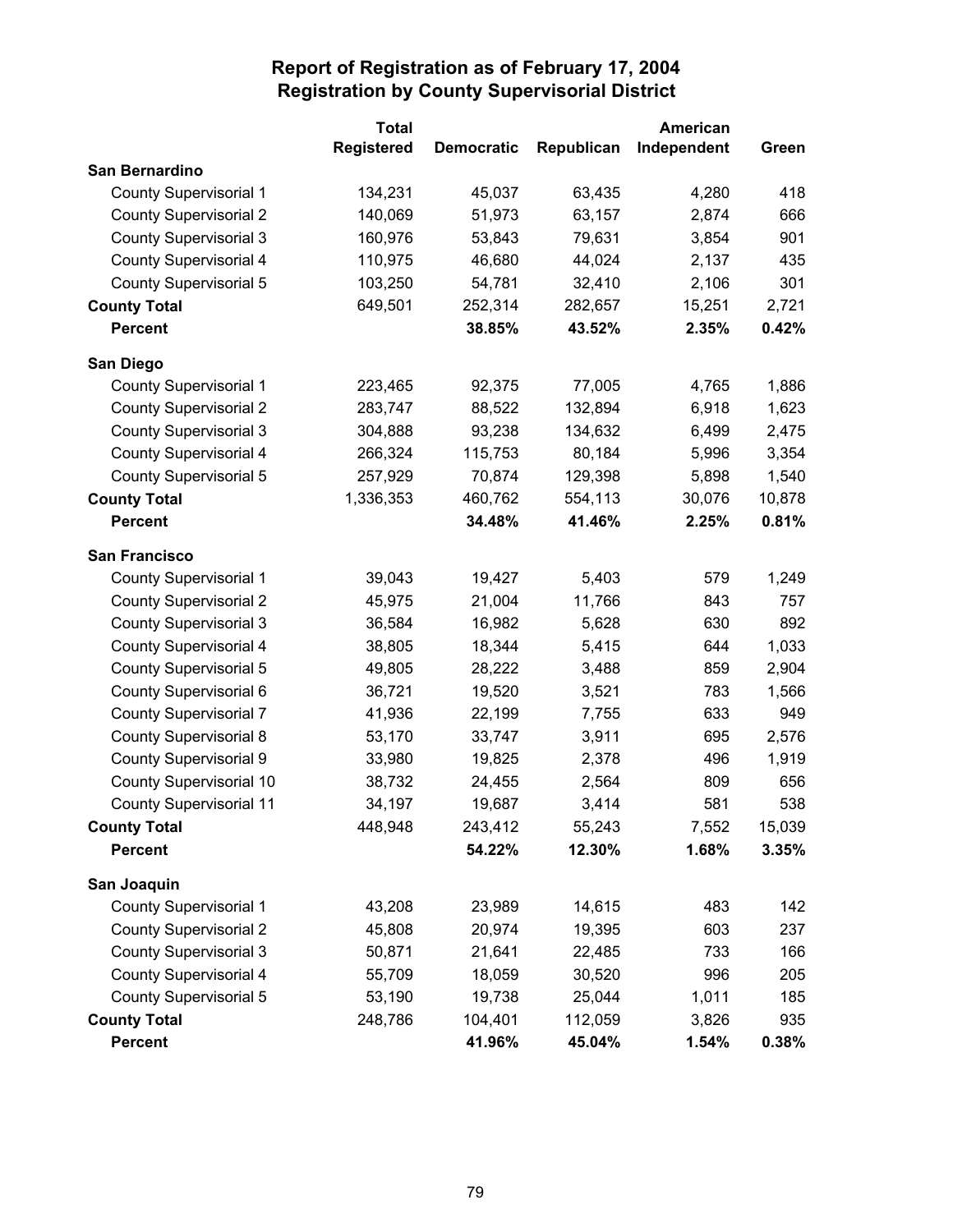|                                |             |                    | Peace and |                      | <b>Declined to</b> |
|--------------------------------|-------------|--------------------|-----------|----------------------|--------------------|
|                                | Libertarian | <b>Natural Law</b> | Freedom   | <b>Miscellaneous</b> | <b>State</b>       |
| <b>San Bernardino</b>          |             |                    |           |                      |                    |
| <b>County Supervisorial 1</b>  | 824         | 117                | 360       | 1,168                | 18,592             |
| <b>County Supervisorial 2</b>  | 636         | 147                | 501       | 1,010                | 19,105             |
| <b>County Supervisorial 3</b>  | 862         | 167                | 448       | 1,374                | 19,896             |
| <b>County Supervisorial 4</b>  | 519         | 237                | 532       | 687                  | 15,724             |
| County Supervisorial 5         | 366         | 169                | 759       | 726                  | 11,632             |
| <b>County Total</b>            | 3,207       | 837                | 2,600     | 4,965                | 84,949             |
| <b>Percent</b>                 | 0.49%       | 0.13%              | 0.40%     | 0.76%                | 13.08%             |
| San Diego                      |             |                    |           |                      |                    |
| <b>County Supervisorial 1</b>  | 1,480       | 1,669              | 878       | 1,258                | 42,149             |
| <b>County Supervisorial 2</b>  | 2,127       | 1,043              | 586       | 2,167                | 47,867             |
| <b>County Supervisorial 3</b>  | 2,165       | 829                | 481       | 1,850                | 62,719             |
| <b>County Supervisorial 4</b>  | 2,266       | 1,673              | 893       | 1,853                | 54,352             |
| County Supervisorial 5         | 1,819       | 505                | 419       | 1,559                | 45,917             |
| <b>County Total</b>            | 9,857       | 5,719              | 3,257     | 8,687                | 253,004            |
| <b>Percent</b>                 | 0.74%       | 0.43%              | 0.24%     | 0.65%                | 18.93%             |
| <b>San Francisco</b>           |             |                    |           |                      |                    |
| <b>County Supervisorial 1</b>  | 220         | 70                 | 156       | 72                   | 11,867             |
| <b>County Supervisorial 2</b>  | 246         | 41                 | 83        | 113                  | 11,122             |
| <b>County Supervisorial 3</b>  | 260         | 46                 | 142       | 84                   | 11,920             |
| <b>County Supervisorial 4</b>  | 198         | 73                 | 163       | 86                   | 12,849             |
| County Supervisorial 5         | 395         | 104                | 324       | 154                  | 13,355             |
| County Supervisorial 6         | 341         | 97                 | 257       | 95                   | 10,541             |
| <b>County Supervisorial 7</b>  | 196         | 54                 | 112       | 87                   | 9,951              |
| <b>County Supervisorial 8</b>  | 331         | 63                 | 244       | 105                  | 11,498             |
| County Supervisorial 9         | 209         | 83                 | 273       | 78                   | 8,719              |
| County Supervisorial 10        | 156         | 180                | 282       | 78                   | 9,552              |
| <b>County Supervisorial 11</b> | 113         | 98                 | 210       | 65                   | 9,491              |
| <b>County Total</b>            | 2,665       | 909                | 2,246     | 1,017                | 120,865            |
| <b>Percent</b>                 | 0.59%       | 0.20%              | 0.50%     | 0.23%                | 26.92%             |
| San Joaquin                    |             |                    |           |                      |                    |
| <b>County Supervisorial 1</b>  | 83          | 29                 | 624       | 190                  | 3,053              |
| <b>County Supervisorial 2</b>  | 147         | 38                 | 400       | 308                  | 3,706              |
| <b>County Supervisorial 3</b>  | 148         | 34                 | 330       | 425                  | 4,909              |
| <b>County Supervisorial 4</b>  | 242         | 22                 | 187       | 432                  | 5,046              |
| County Supervisorial 5         | 237         | 19                 | 159       | 461                  | 6,336              |
| <b>County Total</b>            | 857         | 142                | 1,700     | 1,816                | 23,050             |
| <b>Percent</b>                 | 0.34%       | 0.06%              | 0.68%     | 0.73%                | 9.26%              |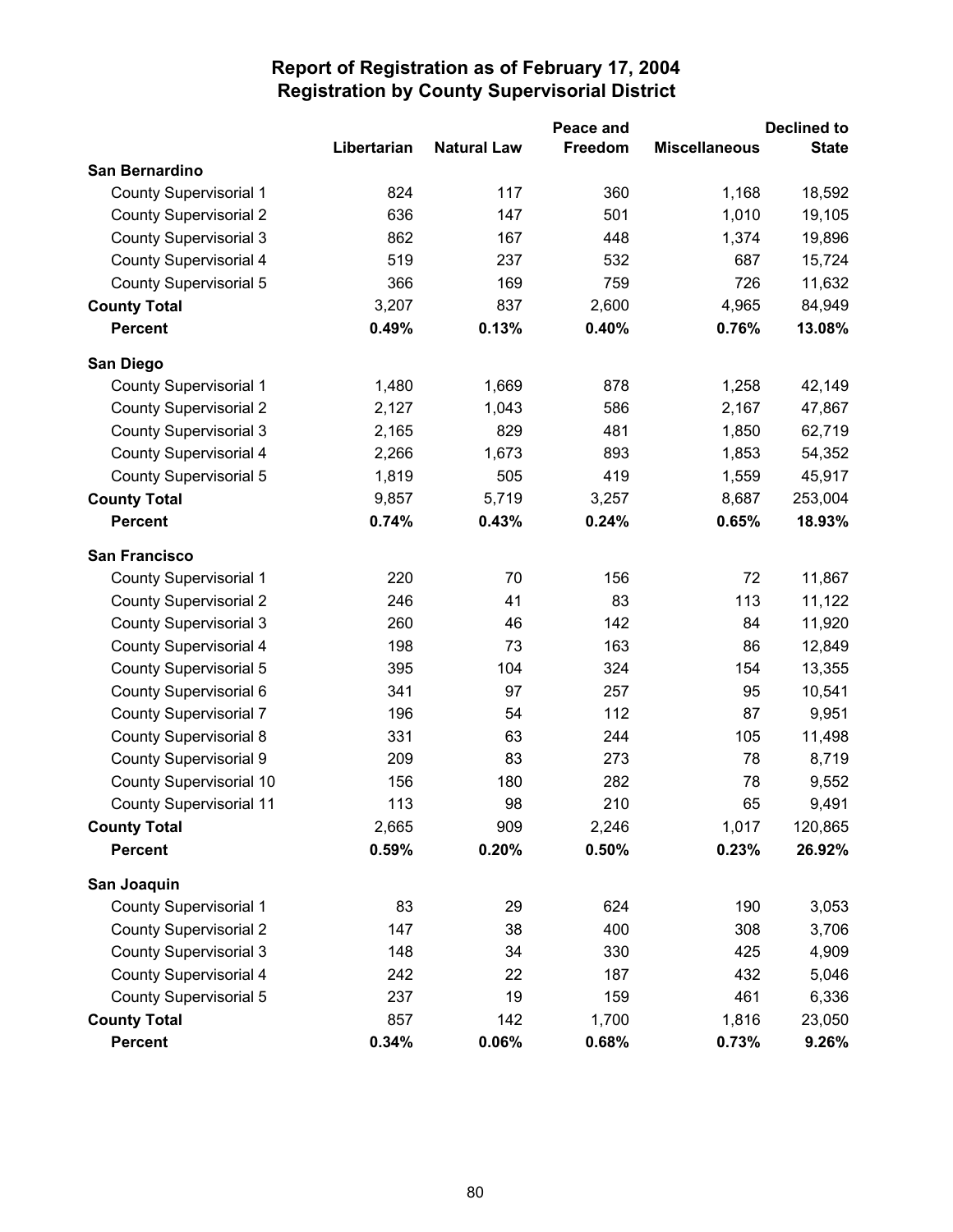|                               | <b>Total</b>      |                   | <b>American</b> |             |       |
|-------------------------------|-------------------|-------------------|-----------------|-------------|-------|
|                               | <b>Registered</b> | <b>Democratic</b> | Republican      | Independent | Green |
| San Luis Obispo               |                   |                   |                 |             |       |
| <b>County Supervisorial 1</b> | 27,038            | 7,593             | 14,260          | 676         | 236   |
| <b>County Supervisorial 2</b> | 30,435            | 11,795            | 11,247          | 647         | 836   |
| <b>County Supervisorial 3</b> | 27,524            | 10,205            | 10,957          | 612         | 601   |
| <b>County Supervisorial 4</b> | 28,666            | 9,840             | 13,201          | 671         | 266   |
| County Supervisorial 5        | 26,167            | 8,368             | 11,526          | 633         | 537   |
| <b>County Total</b>           | 139,830           | 47,801            | 61,191          | 3,239       | 2,476 |
| <b>Percent</b>                |                   | 34.19%            | 43.76%          | 2.32%       | 1.77% |
| <b>San Mateo</b>              |                   |                   |                 |             |       |
| <b>County Supervisorial 1</b> | 66,975            | 33,042            | 18,795          | 1,232       | 658   |
| <b>County Supervisorial 2</b> | 68,064            | 32,826            | 19,049          | 1,206       | 656   |
| <b>County Supervisorial 3</b> | 83,246            | 38,424            | 24,408          | 1,617       | 1,372 |
| <b>County Supervisorial 4</b> | 56,258            | 29,121            | 13,684          | 994         | 818   |
| County Supervisorial 5        | 55,636            | 31,126            | 9,724           | 961         | 463   |
| <b>County Total</b>           | 330,179           | 164,539           | 85,660          | 6,010       | 3,967 |
| <b>Percent</b>                |                   | 49.83%            | 25.94%          | 1.82%       | 1.20% |
| Santa Barbara                 |                   |                   |                 |             |       |
| <b>County Supervisorial 1</b> | 37,082            | 16,639            | 10,969          | 692         | 1,113 |
| <b>County Supervisorial 2</b> | 46,685            | 19,989            | 15,939          | 737         | 1,107 |
| <b>County Supervisorial 3</b> | 41,453            | 14,772            | 15,369          | 820         | 887   |
| <b>County Supervisorial 4</b> | 36,948            | 12,796            | 17,101          | 864         | 179   |
| County Supervisorial 5        | 26,264            | 10,407            | 10,855          | 567         | 125   |
| <b>County Total</b>           | 188,432           | 74,603            | 70,233          | 3,680       | 3,411 |
| <b>Percent</b>                |                   | 39.59%            | 37.27%          | 1.95%       | 1.81% |
| <b>Santa Clara</b>            |                   |                   |                 |             |       |
| <b>County Supervisorial 1</b> | 174,292           | 73,510            | 60,637          | 3,561       | 1,223 |
| <b>County Supervisorial 2</b> | 110,567           | 59,543            | 21,592          | 2,372       | 1,074 |
| <b>County Supervisorial 3</b> | 139,215           | 62,293            | 35,760          | 2,728       | 903   |
| County Supervisorial 4        | 164,128           | 75,547            | 48,954          | 3,408       | 1,555 |
| County Supervisorial 5        | 195,688           | 83,126            | 58,775          | 2,598       | 2,393 |
| <b>County Total</b>           | 783,890           | 354,019           | 225,718         | 14,667      | 7,148 |
| Percent                       |                   | 45.16%            | 28.79%          | 1.87%       | 0.91% |
| <b>Santa Cruz</b>             |                   |                   |                 |             |       |
| <b>County Supervisorial 1</b> | 27,907            | 14,128            | 6,649           | 486         | 1,070 |
| <b>County Supervisorial 2</b> | 28,786            | 14,213            | 8,003           | 484         | 794   |
| <b>County Supervisorial 3</b> | 30,811            | 17,486            | 3,886           | 426         | 2,377 |
| <b>County Supervisorial 4</b> | 14,454            | 8,548             | 3,063           | 207         | 157   |
| County Supervisorial 5        | 30,349            | 13,797            | 8,015           | 599         | 1,356 |
| <b>County Total</b>           | 132,307           | 68,172            | 29,616          | 2,202       | 5,754 |
| <b>Percent</b>                |                   | 51.53%            | 22.38%          | 1.66%       | 4.35% |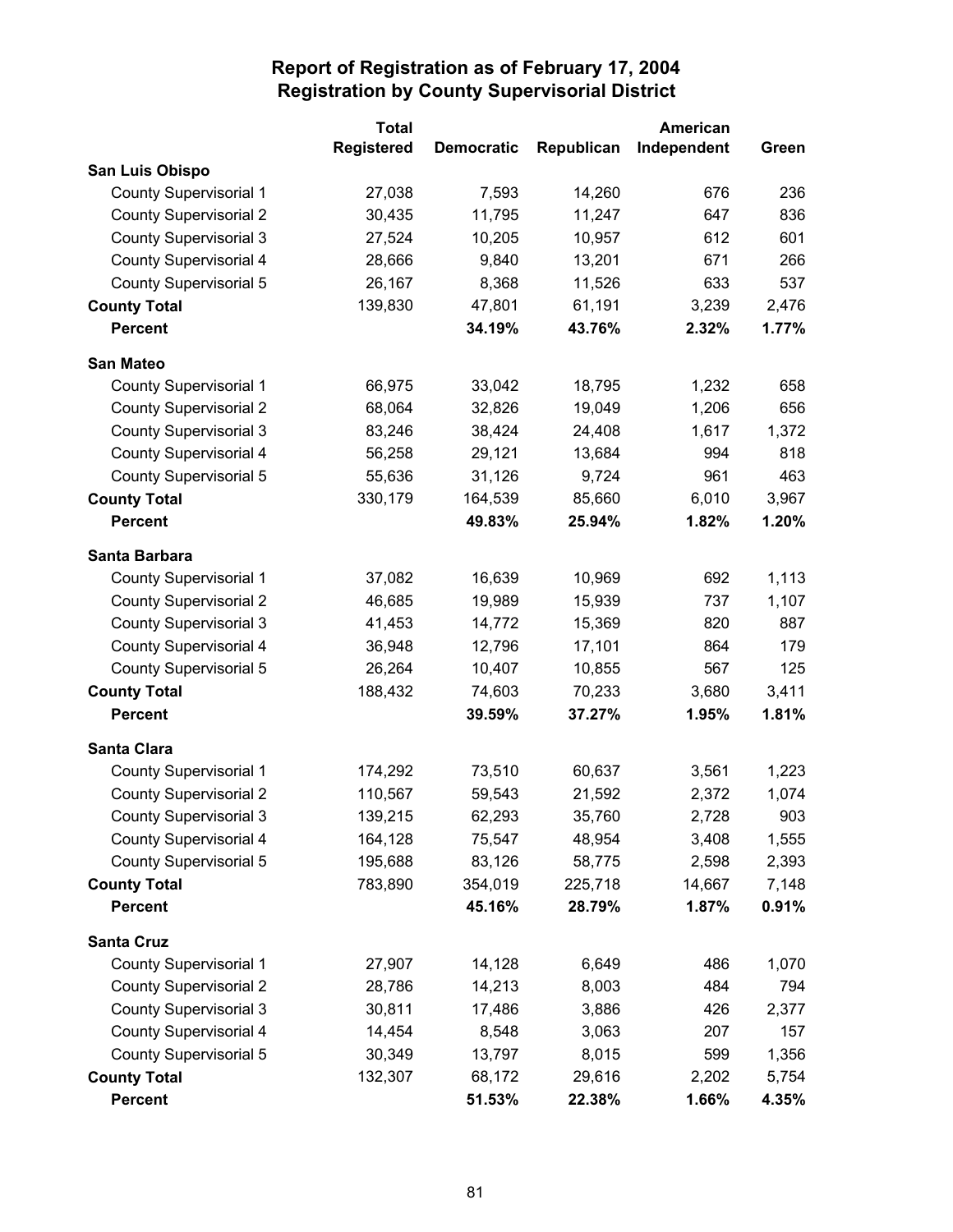|                               |             |                    | Peace and      |                      | <b>Declined to</b> |
|-------------------------------|-------------|--------------------|----------------|----------------------|--------------------|
|                               | Libertarian | <b>Natural Law</b> | <b>Freedom</b> | <b>Miscellaneous</b> | <b>State</b>       |
| San Luis Obispo               |             |                    |                |                      |                    |
| <b>County Supervisorial 1</b> | 137         | 21                 | 57             | 341                  | 3,717              |
| <b>County Supervisorial 2</b> | 235         | 65                 | 75             | 450                  | 5,085              |
| <b>County Supervisorial 3</b> | 219         | 32                 | 58             | 373                  | 4,467              |
| County Supervisorial 4        | 187         | 34                 | 60             | 431                  | 3,976              |
| County Supervisorial 5        | 213         | 36                 | 64             | 361                  | 4,429              |
| <b>County Total</b>           | 991         | 188                | 314            | 1,956                | 21,674             |
| <b>Percent</b>                | 0.71%       | 0.13%              | 0.22%          | 1.40%                | 15.50%             |
| <b>San Mateo</b>              |             |                    |                |                      |                    |
| <b>County Supervisorial 1</b> | 273         | 93                 | 168            | 175                  | 12,539             |
| <b>County Supervisorial 2</b> | 359         | 111                | 150            | 190                  | 13,517             |
| <b>County Supervisorial 3</b> | 558         | 83                 | 188            | 349                  | 16,247             |
| County Supervisorial 4        | 355         | 81                 | 247            | 203                  | 10,755             |
| County Supervisorial 5        | 169         | 112                | 194            | 127                  | 12,760             |
| <b>County Total</b>           | 1,714       | 480                | 947            | 1,044                | 65,818             |
| <b>Percent</b>                | 0.52%       | 0.15%              | 0.29%          | 0.32%                | 19.93%             |
| Santa Barbara                 |             |                    |                |                      |                    |
| <b>County Supervisorial 1</b> | 275         | 63                 | 87             | 612                  | 6,632              |
| <b>County Supervisorial 2</b> | 291         | 52                 | 81             | 585                  | 7,904              |
| <b>County Supervisorial 3</b> | 292         | 37                 | 55             | 462                  | 8,759              |
| <b>County Supervisorial 4</b> | 187         | 24                 | 70             | 434                  | 5,293              |
| County Supervisorial 5        | 168         | 24                 | 55             | 373                  | 3,690              |
| <b>County Total</b>           | 1,213       | 200                | 348            | 2,466                | 32,278             |
| <b>Percent</b>                | 0.64%       | 0.11%              | 0.18%          | 1.31%                | 17.13%             |
| <b>Santa Clara</b>            |             |                    |                |                      |                    |
| <b>County Supervisorial 1</b> | 1,124       | 177                | 532            | 552                  | 32,976             |
| <b>County Supervisorial 2</b> | 767         | 166                | 614            | 457                  | 23,982             |
| <b>County Supervisorial 3</b> | 870         | 173                | 519            | 568                  | 35,401             |
| County Supervisorial 4        | 1,310       | 192                | 531            | 629                  | 32,002             |
| <b>County Supervisorial 5</b> | 1,438       | 191                | 513            | 605                  | 46,049             |
| <b>County Total</b>           | 5,509       | 899                | 2,709          | 2,811                | 170,410            |
| <b>Percent</b>                | 0.70%       | 0.11%              | 0.35%          | 0.36%                | 21.74%             |
| <b>Santa Cruz</b>             |             |                    |                |                      |                    |
| <b>County Supervisorial 1</b> | 280         | 32                 | 97             | 268                  | 4,897              |
| <b>County Supervisorial 2</b> | 228         | 44                 | 88             | 237                  | 4,695              |
| <b>County Supervisorial 3</b> | 269         | 56                 | 164            | 253                  | 5,894              |
| <b>County Supervisorial 4</b> | 54          | 23                 | 85             | 63                   | 2,254              |
| County Supervisorial 5        | 446         | 47                 | 118            | 301                  | 5,670              |
| <b>County Total</b>           | 1,277       | 202                | 552            | 1,122                | 23,410             |
| <b>Percent</b>                | 0.97%       | 0.15%              | 0.42%          | 0.85%                | 17.69%             |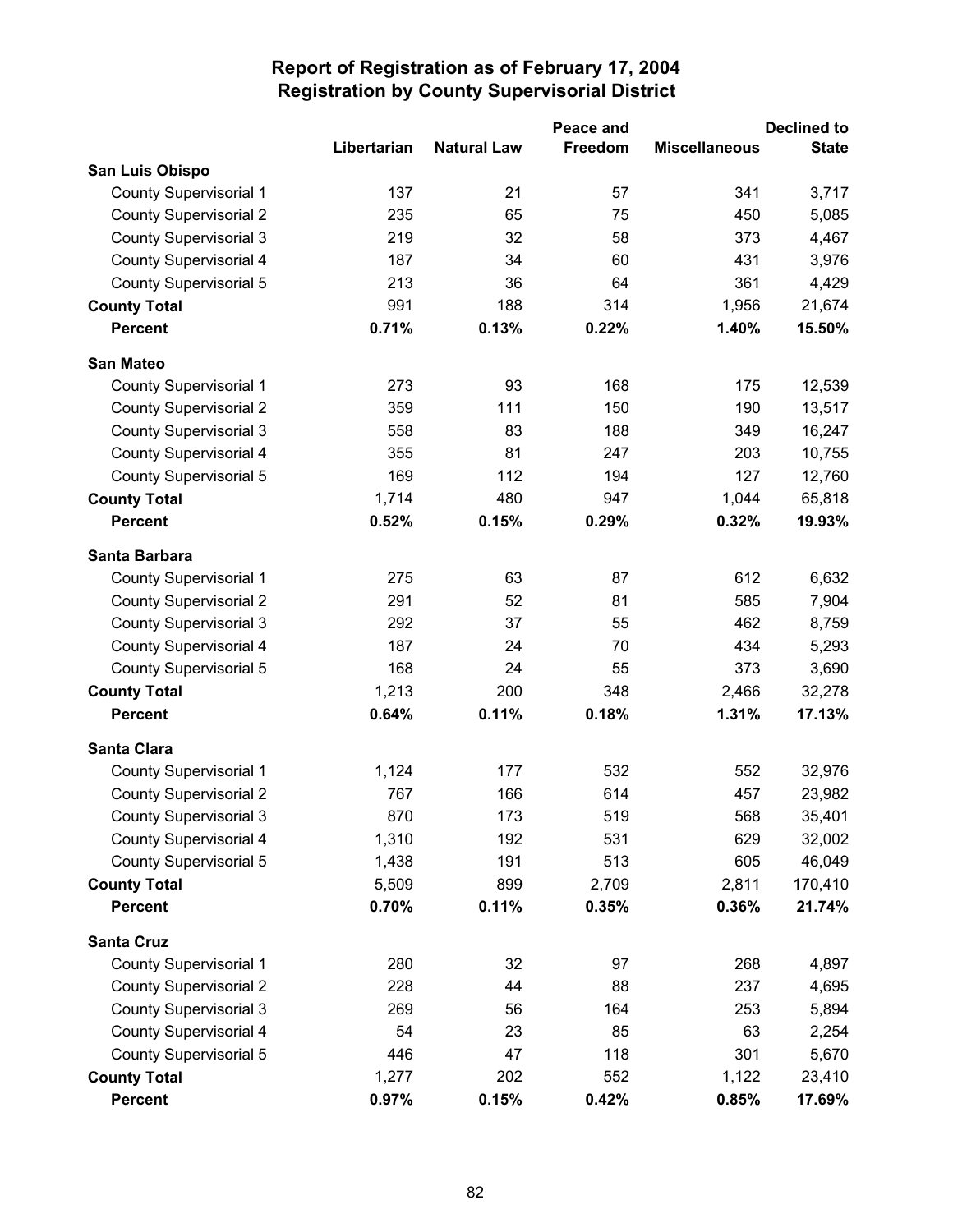|                               | <b>Total</b>      |                   |            | American    |                         |
|-------------------------------|-------------------|-------------------|------------|-------------|-------------------------|
|                               | <b>Registered</b> | <b>Democratic</b> | Republican | Independent | Green                   |
| <b>Shasta</b>                 |                   |                   |            |             |                         |
| <b>County Supervisorial 1</b> | 17,274            | 5,656             | 8,262      | 456         | 155                     |
| <b>County Supervisorial 2</b> | 17,783            | 5,839             | 8,452      | 517         | 117                     |
| <b>County Supervisorial 3</b> | 17,251            | 5,283             | 8,704      | 482         | 92                      |
| <b>County Supervisorial 4</b> | 17,767            | 5,617             | 8,547      | 527         | 93                      |
| <b>County Supervisorial 5</b> | 18,198            | 5,709             | 9,226      | 512         | 67                      |
| <b>County Total</b>           | 88,273            | 28,104            | 43,191     | 2,494       | 524                     |
| <b>Percent</b>                |                   | 31.84%            | 48.93%     | 2.83%       | 0.59%                   |
| <b>Sierra</b>                 |                   |                   |            |             |                         |
| County Supervisorial 1        | 539               | 161               | 229        | 20          | 8                       |
| <b>County Supervisorial 2</b> | 425               | 149               | 175        | 15          | $\overline{2}$          |
| <b>County Supervisorial 3</b> | 475               | 129               | 235        | 16          | $\overline{\mathbf{4}}$ |
| <b>County Supervisorial 4</b> | 369               | 143               | 142        | 16          | $\overline{2}$          |
| <b>County Supervisorial 5</b> | 438               | 140               | 179        | 20          | $\overline{\mathbf{4}}$ |
| <b>County Total</b>           | 2,246             | 722               | 960        | 87          | 20                      |
| <b>Percent</b>                |                   | 32.15%            | 42.74%     | 3.87%       | 0.89%                   |
| <b>Siskiyou</b>               |                   |                   |            |             |                         |
| <b>County Supervisorial 1</b> | 4,698             | 1,637             | 2,108      | 174         | 24                      |
| <b>County Supervisorial 2</b> | 5,786             | 2,485             | 1,915      | 149         | 100                     |
| <b>County Supervisorial 3</b> | 5,288             | 2,143             | 2,025      | 145         | 41                      |
| <b>County Supervisorial 4</b> | 5,457             | 1,836             | 2,546      | 158         | 28                      |
| <b>County Supervisorial 5</b> | 5,335             | 1,633             | 2,497      | 181         | 61                      |
| <b>County Total</b>           | 26,564            | 9,734             | 11,091     | 807         | 254                     |
| <b>Percent</b>                |                   | 36.64%            | 41.75%     | 3.04%       | 0.96%                   |
| Solano                        |                   |                   |            |             |                         |
| <b>County Supervisorial 1</b> | 32,387            | 19,939            | 5,946      | 571         | 219                     |
| <b>County Supervisorial 2</b> | 38,241            | 19,951            | 10,279     | 702         | 344                     |
| <b>County Supervisorial 3</b> | 32,280            | 15,506            | 9,841      | 699         | 175                     |
| County Supervisorial 4        | 31,217            | 12,729            | 11,908     | 739         | 193                     |
| <b>County Supervisorial 5</b> | 37,418            | 15,441            | 14,290     | 804         | 178                     |
| <b>County Total</b>           | 171,543           | 83,566            | 52,264     | 3,515       | 1,109                   |
| <b>Percent</b>                |                   | 48.71%            | 30.47%     | 2.05%       | 0.65%                   |
| Sonoma                        |                   |                   |            |             |                         |
| <b>County Supervisorial 1</b> | 53,850            | 25,954            | 17,185     | 942         | 1,162                   |
| <b>County Supervisorial 2</b> | 45,522            | 22,769            | 12,447     | 881         | 1,285                   |
| <b>County Supervisorial 3</b> | 41,945            | 21,100            | 10,901     | 908         | 1,240                   |
| <b>County Supervisorial 4</b> | 44,773            | 21,217            | 14,465     | 849         | 922                     |
| County Supervisorial 5        | 44,948            | 24,414            | 9,666      | 777         | 2,222                   |
| <b>County Total</b>           | 231,038           | 115,454           | 64,664     | 4,357       | 6,831                   |
| <b>Percent</b>                |                   | 49.97%            | 27.99%     | 1.89%       | 2.96%                   |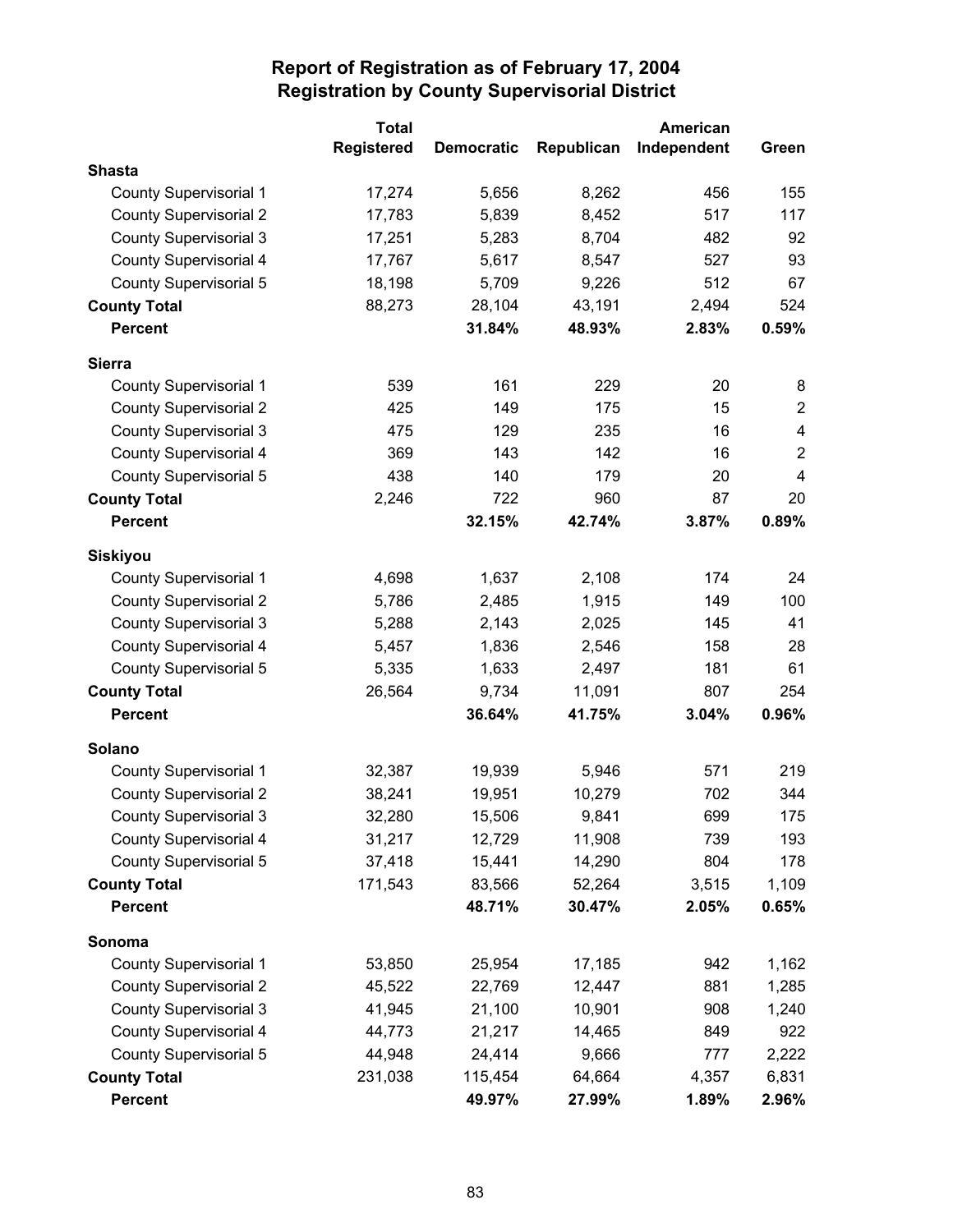|                               |                |                    | Peace and |                      | <b>Declined to</b> |
|-------------------------------|----------------|--------------------|-----------|----------------------|--------------------|
|                               | Libertarian    | <b>Natural Law</b> | Freedom   | <b>Miscellaneous</b> | <b>State</b>       |
| <b>Shasta</b>                 |                |                    |           |                      |                    |
| <b>County Supervisorial 1</b> | 113            | 13                 | 32        | 56                   | 2,531              |
| <b>County Supervisorial 2</b> | 125            | 12                 | 39        | 52                   | 2,630              |
| <b>County Supervisorial 3</b> | 112            | 10                 | 46        | 55                   | 2,467              |
| <b>County Supervisorial 4</b> | 135            | 14                 | 45        | 49                   | 2,740              |
| <b>County Supervisorial 5</b> | 132            | 11                 | 35        | 54                   | 2,452              |
| <b>County Total</b>           | 617            | 60                 | 197       | 266                  | 12,820             |
| <b>Percent</b>                | 0.70%          | 0.07%              | 0.22%     | 0.30%                | 14.52%             |
| <b>Sierra</b>                 |                |                    |           |                      |                    |
| <b>County Supervisorial 1</b> | 9              | 0                  | $\pmb{0}$ | 9                    | 103                |
| <b>County Supervisorial 2</b> | 8              | 0                  | 0         | 5                    | 71                 |
| <b>County Supervisorial 3</b> | 5              | 0                  | 4         | 7                    | 75                 |
| <b>County Supervisorial 4</b> | $\overline{2}$ | 0                  | 1         | $\overline{2}$       | 61                 |
| County Supervisorial 5        | 5              | 1                  | 3         | $\overline{4}$       | 82                 |
| <b>County Total</b>           | 29             | 1                  | 8         | 27                   | 392                |
| <b>Percent</b>                | 1.29%          | 0.04%              | 0.36%     | 1.20%                | 17.45%             |
| <b>Siskiyou</b>               |                |                    |           |                      |                    |
| <b>County Supervisorial 1</b> | 49             | 8                  | 11        | 8                    | 679                |
| <b>County Supervisorial 2</b> | 56             | 58                 | 24        | 9                    | 990                |
| <b>County Supervisorial 3</b> | 47             | 22                 | 12        | 6                    | 847                |
| <b>County Supervisorial 4</b> | 50             | 4                  | 10        | 4                    | 821                |
| County Supervisorial 5        | 93             | 4                  | 15        | 13                   | 838                |
| <b>County Total</b>           | 295            | 96                 | 72        | 40                   | 4,175              |
| <b>Percent</b>                | 1.11%          | 0.36%              | 0.27%     | 0.15%                | 15.72%             |
| Solano                        |                |                    |           |                      |                    |
| <b>County Supervisorial 1</b> | 100            | 34                 | 113       | 181                  | 5,284              |
| <b>County Supervisorial 2</b> | 207            | 49                 | 125       | 249                  | 6,335              |
| <b>County Supervisorial 3</b> | 150            | 23                 | 93        | 218                  | 5,575              |
| <b>County Supervisorial 4</b> | 154            | 17                 | 49        | 171                  | 5,257              |
| <b>County Supervisorial 5</b> | 173            | 15                 | 82        | 213                  | 6,222              |
| <b>County Total</b>           | 784            | 138                | 462       | 1,032                | 28,673             |
| <b>Percent</b>                | 0.46%          | 0.08%              | 0.27%     | 0.60%                | 16.71%             |
| Sonoma                        |                |                    |           |                      |                    |
| <b>County Supervisorial 1</b> | 319            | 43                 | 106       | 386                  | 7,753              |
| <b>County Supervisorial 2</b> | 306            | 36                 | 115       | 315                  | 7,368              |
| <b>County Supervisorial 3</b> | 290            | 50                 | 147       | 297                  | 7,012              |
| County Supervisorial 4        | 299            | 36                 | 120       | 251                  | 6,614              |
| County Supervisorial 5        | 349            | 72                 | 227       | 317                  | 6,904              |
| <b>County Total</b>           | 1,563          | 237                | 715       | 1,566                | 35,651             |
| <b>Percent</b>                | 0.68%          | 0.10%              | 0.31%     | 0.68%                | 15.43%             |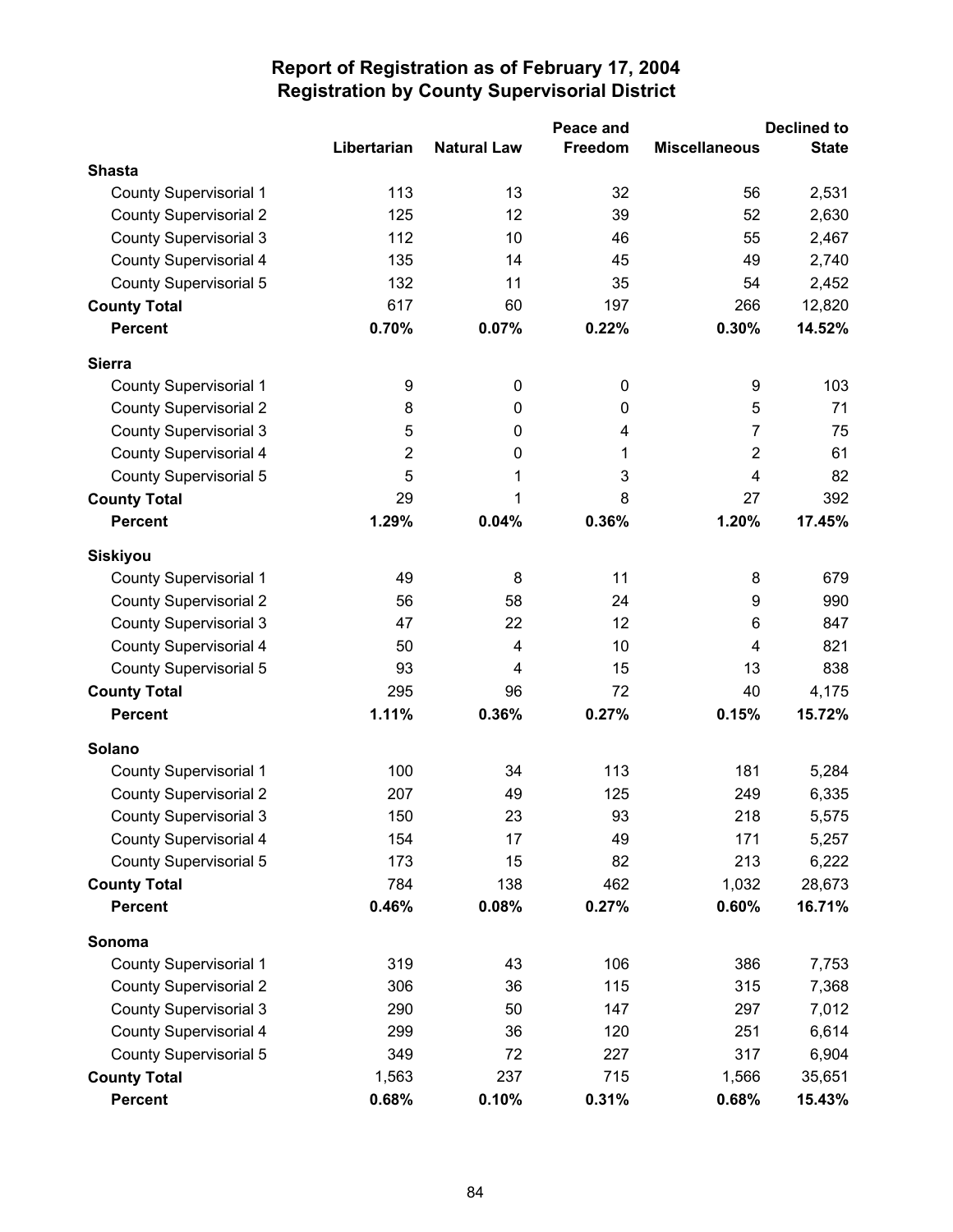|                               | <b>Total</b>      |                   |            | American    |       |
|-------------------------------|-------------------|-------------------|------------|-------------|-------|
|                               | <b>Registered</b> | <b>Democratic</b> | Republican | Independent | Green |
| <b>Stanislaus</b>             |                   |                   |            |             |       |
| <b>County Supervisorial 1</b> | 43,488            | 17,188            | 19,780     | 855         | 139   |
| <b>County Supervisorial 2</b> | 41,118            | 16,608            | 18,871     | 694         | 157   |
| <b>County Supervisorial 3</b> | 37,565            | 16,750            | 15,678     | 656         | 120   |
| <b>County Supervisorial 4</b> | 47,386            | 19,806            | 20,872     | 857         | 245   |
| <b>County Supervisorial 5</b> | 32,702            | 16,127            | 12,168     | 591         | 82    |
| <b>County Total</b>           | 202,259           | 86,479            | 87,369     | 3,653       | 743   |
| <b>Percent</b>                |                   | 42.76%            | 43.20%     | 1.81%       | 0.37% |
| <b>Sutter</b>                 |                   |                   |            |             |       |
| <b>County Supervisorial 1</b> | 6,940             | 2,614             | 3,160      | 169         | 21    |
| <b>County Supervisorial 2</b> | 5,383             | 2,060             | 2,277      | 151         | 29    |
| <b>County Supervisorial 3</b> | 9,483             | 2,768             | 5,314      | 191         | 36    |
| <b>County Supervisorial 4</b> | 8,709             | 2,919             | 4,386      | 198         | 23    |
| <b>County Supervisorial 5</b> | 8,690             | 2,595             | 4,682      | 175         | 26    |
| <b>County Total</b>           | 39,205            | 12,956            | 19,819     | 884         | 135   |
| <b>Percent</b>                |                   | 33.05%            | 50.55%     | 2.25%       | 0.34% |
| <b>Tehama</b>                 |                   |                   |            |             |       |
| <b>County Supervisorial 1</b> | 6,610             | 2,199             | 3,138      | 212         | 33    |
| <b>County Supervisorial 2</b> | 5,552             | 2,038             | 2,337      | 247         | 23    |
| <b>County Supervisorial 3</b> | 5,762             | 1,963             | 2,712      | 225         | 24    |
| <b>County Supervisorial 4</b> | 4,965             | 1,818             | 2,137      | 214         | 26    |
| <b>County Supervisorial 5</b> | 5,689             | 2,175             | 2,370      | 208         | 30    |
| <b>County Total</b>           | 28,578            | 10,193            | 12,694     | 1,106       | 136   |
| <b>Percent</b>                |                   | 35.67%            | 44.42%     | 3.87%       | 0.48% |
| <b>Trinity</b>                |                   |                   |            |             |       |
| <b>County Supervisorial 1</b> | 1,624             | 584               | 750        | 39          | 16    |
| <b>County Supervisorial 2</b> | 1,621             | 537               | 730        | 59          | 16    |
| <b>County Supervisorial 3</b> | 1,384             | 533               | 533        | 64          | 27    |
| County Supervisorial 4        | 1,589             | 626               | 612        | 49          | 39    |
| County Supervisorial 5        | 1,368             | 539               | 500        | 39          | 27    |
| <b>County Total</b>           | 7,586             | 2,819             | 3,125      | 250         | 125   |
| <b>Percent</b>                |                   | 37.16%            | 41.19%     | 3.30%       | 1.65% |
| <b>Tulare</b>                 |                   |                   |            |             |       |
| <b>County Supervisorial 1</b> | 27,115            | 8,980             | 13,757     | 635         | 135   |
| <b>County Supervisorial 2</b> | 23,543            | 9,868             | 10,286     | 507         | 62    |
| <b>County Supervisorial 3</b> | 36,141            | 10,986            | 19,720     | 715         | 179   |
| County Supervisorial 4        | 19,858            | 8,077             | 8,954      | 337         | 42    |
| <b>County Supervisorial 5</b> | 24,416            | 8,929             | 11,409     | 670         | 101   |
| <b>County Total</b>           | 131,073           | 46,840            | 64,126     | 2,864       | 519   |
| <b>Percent</b>                |                   | 35.74%            | 48.92%     | 2.19%       | 0.40% |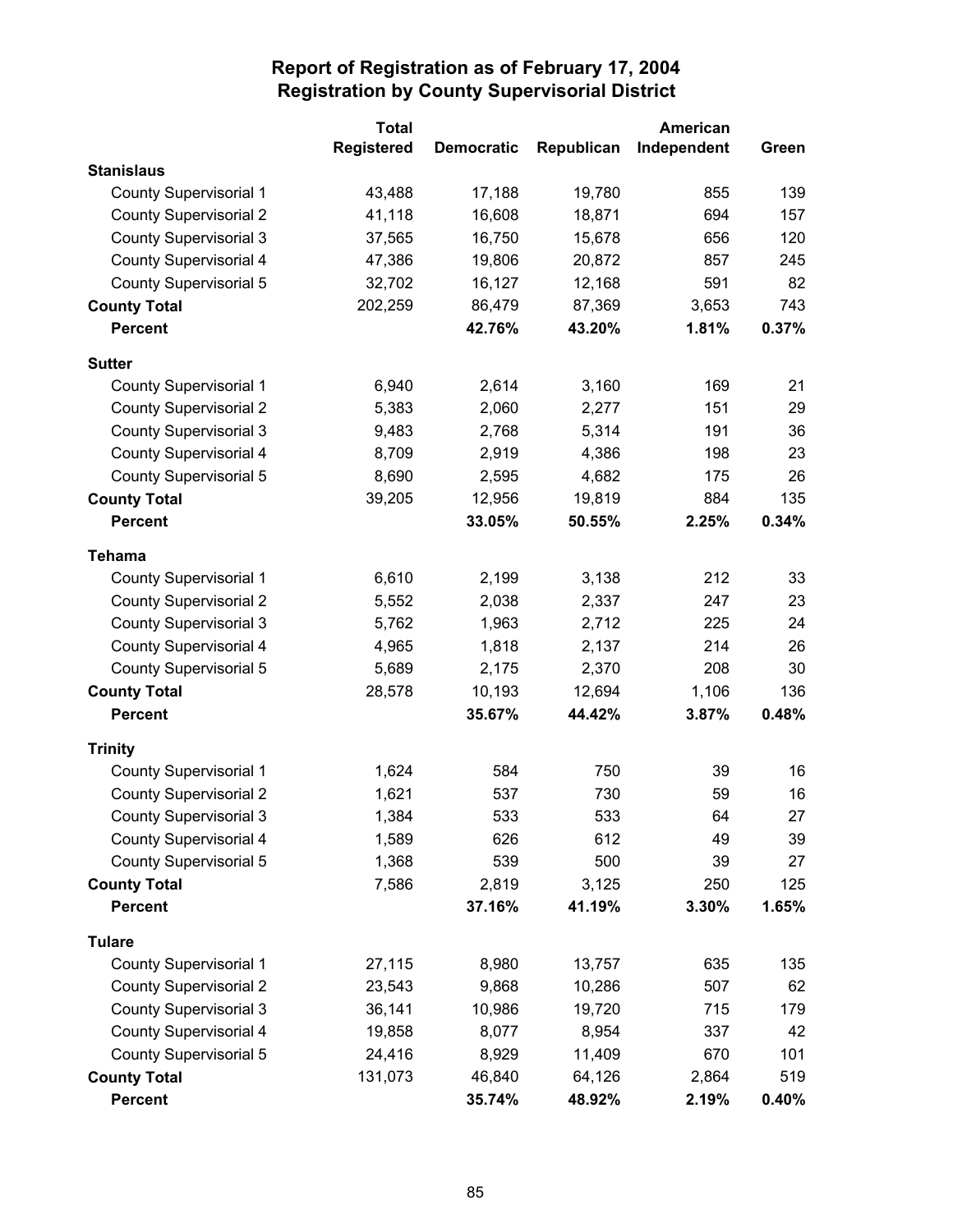|                               |             |                    | Peace and               |                      | <b>Declined to</b> |
|-------------------------------|-------------|--------------------|-------------------------|----------------------|--------------------|
|                               | Libertarian | <b>Natural Law</b> | Freedom                 | <b>Miscellaneous</b> | <b>State</b>       |
| <b>Stanislaus</b>             |             |                    |                         |                      |                    |
| <b>County Supervisorial 1</b> | 156         | 22                 | 223                     | 432                  | 4,693              |
| <b>County Supervisorial 2</b> | 131         | 29                 | 157                     | 323                  | 4,148              |
| <b>County Supervisorial 3</b> | 123         | 36                 | 313                     | 315                  | 3,574              |
| <b>County Supervisorial 4</b> | 181         | 22                 | 300                     | 459                  | 4,644              |
| <b>County Supervisorial 5</b> | 131         | 24                 | 299                     | 238                  | 3,042              |
| <b>County Total</b>           | 722         | 133                | 1,292                   | 1,767                | 20,101             |
| <b>Percent</b>                | 0.36%       | 0.07%              | 0.64%                   | 0.87%                | 9.94%              |
| <b>Sutter</b>                 |             |                    |                         |                      |                    |
| <b>County Supervisorial 1</b> | 38          | 3                  | 30                      | 263                  | 642                |
| <b>County Supervisorial 2</b> | 52          | 5                  | 27                      | 236                  | 546                |
| <b>County Supervisorial 3</b> | 32          | $\mathbf 0$        | 22                      | 256                  | 864                |
| <b>County Supervisorial 4</b> | 30          | 5                  | 27                      | 312                  | 809                |
| <b>County Supervisorial 5</b> | 34          | $\overline{4}$     | 30                      | 280                  | 864                |
| <b>County Total</b>           | 186         | 17                 | 136                     | 1,347                | 3,725              |
| <b>Percent</b>                | 0.47%       | 0.04%              | 0.35%                   | 3.44%                | 9.50%              |
| <b>Tehama</b>                 |             |                    |                         |                      |                    |
| <b>County Supervisorial 1</b> | 40          | 3                  | 13                      | 35                   | 937                |
| <b>County Supervisorial 2</b> | 50          | 4                  | 18                      | 41                   | 794                |
| <b>County Supervisorial 3</b> | 41          | 3                  | 15                      | 31                   | 748                |
| <b>County Supervisorial 4</b> | 33          | $\overline{2}$     | 19                      | 31                   | 685                |
| County Supervisorial 5        | 49          | 5                  | 21                      | 46                   | 785                |
| <b>County Total</b>           | 213         | 17                 | 86                      | 184                  | 3,949              |
| <b>Percent</b>                | 0.75%       | 0.06%              | 0.30%                   | 0.64%                | 13.82%             |
| <b>Trinity</b>                |             |                    |                         |                      |                    |
| <b>County Supervisorial 1</b> | 14          | 3                  | 5                       | 20                   | 193                |
| <b>County Supervisorial 2</b> | 17          | $\overline{2}$     | $\overline{\mathbf{4}}$ | 20                   | 236                |
| <b>County Supervisorial 3</b> | 11          | $\overline{2}$     | 10                      | 14                   | 190                |
| County Supervisorial 4        | 15          | 3                  | 6                       | 16                   | 223                |
| <b>County Supervisorial 5</b> | 22          | 3                  | 4                       | 22                   | 212                |
| <b>County Total</b>           | 79          | 13                 | 29                      | 92                   | 1,054              |
| <b>Percent</b>                | 1.04%       | 0.17%              | 0.38%                   | 1.21%                | 13.89%             |
| <b>Tulare</b>                 |             |                    |                         |                      |                    |
| <b>County Supervisorial 1</b> | 112         | 28                 | 63                      | 63                   | 3,342              |
| <b>County Supervisorial 2</b> | 71          | 27                 | 59                      | 53                   | 2,610              |
| <b>County Supervisorial 3</b> | 158         | 30                 | 51                      | 72                   | 4,230              |
| <b>County Supervisorial 4</b> | 65          | 26                 | 68                      | 45                   | 2,244              |
| <b>County Supervisorial 5</b> | 102         | 33                 | 88                      | 77                   | 3,007              |
| <b>County Total</b>           | 508         | 144                | 329                     | 310                  | 15,433             |
| <b>Percent</b>                | 0.39%       | 0.11%              | 0.25%                   | 0.24%                | 11.77%             |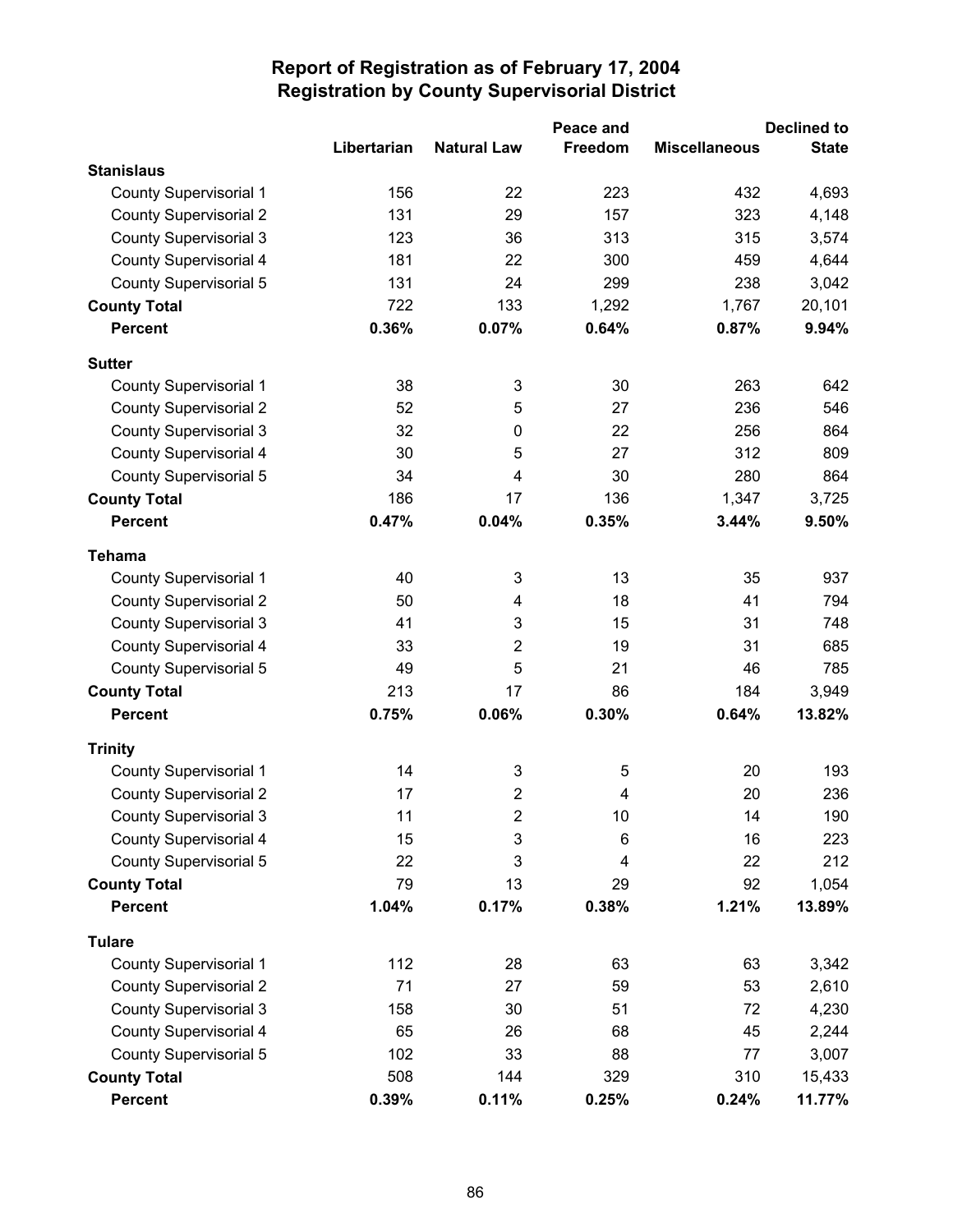|                               | <b>Total</b>      |                   |            | <b>American</b> |         |
|-------------------------------|-------------------|-------------------|------------|-----------------|---------|
|                               | <b>Registered</b> | <b>Democratic</b> | Republican | Independent     | Green   |
| <b>Tuolumne</b>               |                   |                   |            |                 |         |
| <b>County Supervisorial 1</b> | 6,249             | 2,476             | 2,661      | 138             | 84      |
| <b>County Supervisorial 2</b> | 6,248             | 2,340             | 2,794      | 159             | 64      |
| County Supervisorial 3        | 5,837             | 2,125             | 2,614      | 178             | 57      |
| <b>County Supervisorial 4</b> | 6,101             | 2,204             | 2,845      | 166             | 48      |
| <b>County Supervisorial 5</b> | 6,564             | 2,637             | 2,718      | 194             | 45      |
| <b>County Total</b>           | 30,999            | 11,782            | 13,632     | 835             | 298     |
| <b>Percent</b>                |                   | 38.01%            | 43.98%     | 2.69%           | 0.96%   |
| Ventura                       |                   |                   |            |                 |         |
| <b>County Supervisorial 1</b> | 84,611            | 34,075            | 32,806     | 1,813           | 1,654   |
| <b>County Supervisorial 2</b> | 83,912            | 26,053            | 40,733     | 1,493           | 540     |
| <b>County Supervisorial 3</b> | 70,456            | 28,065            | 29,473     | 1,488           | 484     |
| <b>County Supervisorial 4</b> | 77,496            | 23,907            | 37,756     | 1,829           | 443     |
| <b>County Supervisorial 5</b> | 50,011            | 26,332            | 13,815     | 994             | 324     |
| <b>County Total</b>           | 366,486           | 138,432           | 154,583    | 7,617           | 3,445   |
| <b>Percent</b>                |                   | 37.77%            | 42.18%     | 2.08%           | 0.94%   |
| Yolo                          |                   |                   |            |                 |         |
| <b>County Supervisorial 1</b> | 17,467            | 8,246             | 5,180      | 434             | 176     |
| <b>County Supervisorial 2</b> | 15,263            | 7,793             | 3,028      | 218             | 710     |
| <b>County Supervisorial 3</b> | 14,367            | 6,462             | 5,069      | 338             | 155     |
| County Supervisorial 4        | 18,867            | 9,336             | 4,622      | 245             | 627     |
| <b>County Supervisorial 5</b> | 15,996            | 6,591             | 6,423      | 402             | 147     |
| <b>County Total</b>           | 81,960            | 38,428            | 24,322     | 1,637           | 1,815   |
| <b>Percent</b>                |                   | 46.89%            | 29.68%     | 2.00%           | 2.21%   |
| Yuba                          |                   |                   |            |                 |         |
| <b>County Supervisorial 1</b> | 4,036             | 1,619             | 1,510      | 190             | 18      |
| <b>County Supervisorial 2</b> | 5,587             | 2,122             | 2,427      | 166             | 38      |
| <b>County Supervisorial 3</b> | 4,929             | 2,103             | 1,789      | 195             | 20      |
| <b>County Supervisorial 4</b> | 4,982             | 1,537             | 2,471      | 171             | 24      |
| County Supervisorial 5        | 6,472             | 1,916             | 3,171      | 199             | 78      |
| <b>County Total</b>           | 26,006            | 9,297             | 11,368     | 921             | 178     |
| <b>Percent</b>                |                   | 35.75%            | 43.71%     | 3.54%           | 0.68%   |
| <b>State Total</b>            | 15,091,160        | 6,518,631         | 5,364,832  | 291,055         | 157,749 |
| <b>Percent</b>                |                   | 43.20%            | 35.55%     | 1.93%           | 1.05%   |